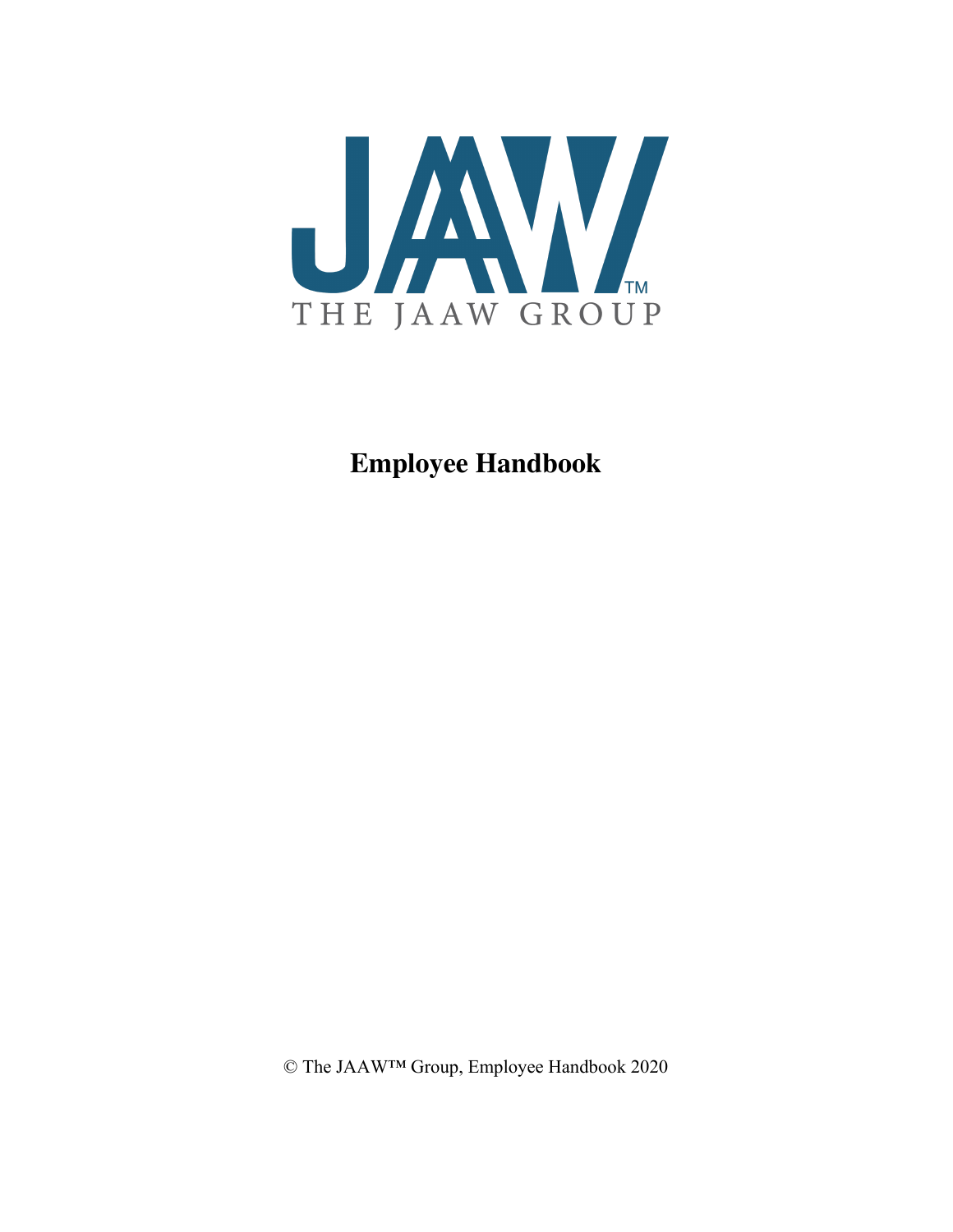# **Table of Contents**

### **Section 1 - Introduction**

1.1 Welcome

- 1.2 Employee Handbook
- 1.3 Changes in Policy
- 1.4 Employment-At-Will

### **Section 2 - Employment Policies**

2.1 Employee Classifications 2.2 Equal Employment Opportunity & Americans with Disabilities Act. 2.3 Confidentiality 2.4 Employment of Minors 2.5 Employment of Relatives 2.6 Probationary Period 2.7 Personnel Records and Employee References 2.8 Privacy 2.9 Immigration Law Compliance 2.10 Political Neutrality

### **Section 3 - Hours of Work and Payroll Practices**

- 3.1 Pay Periods and Paydays
- 3.2 Overtime
- 3.3 Rest and Meal Periods
- 3.4 Time Cards
- 3.5 Payroll Deductions
- 3.6 Wage Garnishment
- 3.7 Direct Deposit

### **Section 4 - Standards of Conduct and Employee Performance**

- 4.1 Anti- Harassment and Discrimination
- 4.2 Attendance
- 4.3 Discipline and Standards of Conduct
- 4.4 Dress Code
- 4.5 Safety
- 4.6 Substance and Abuse
- 4.7 Workplace Searches
- 4.8 Internet, Email and Computer Use Policy
- 4.9 Social Media Policy
- 4.10 Cell Phone Policy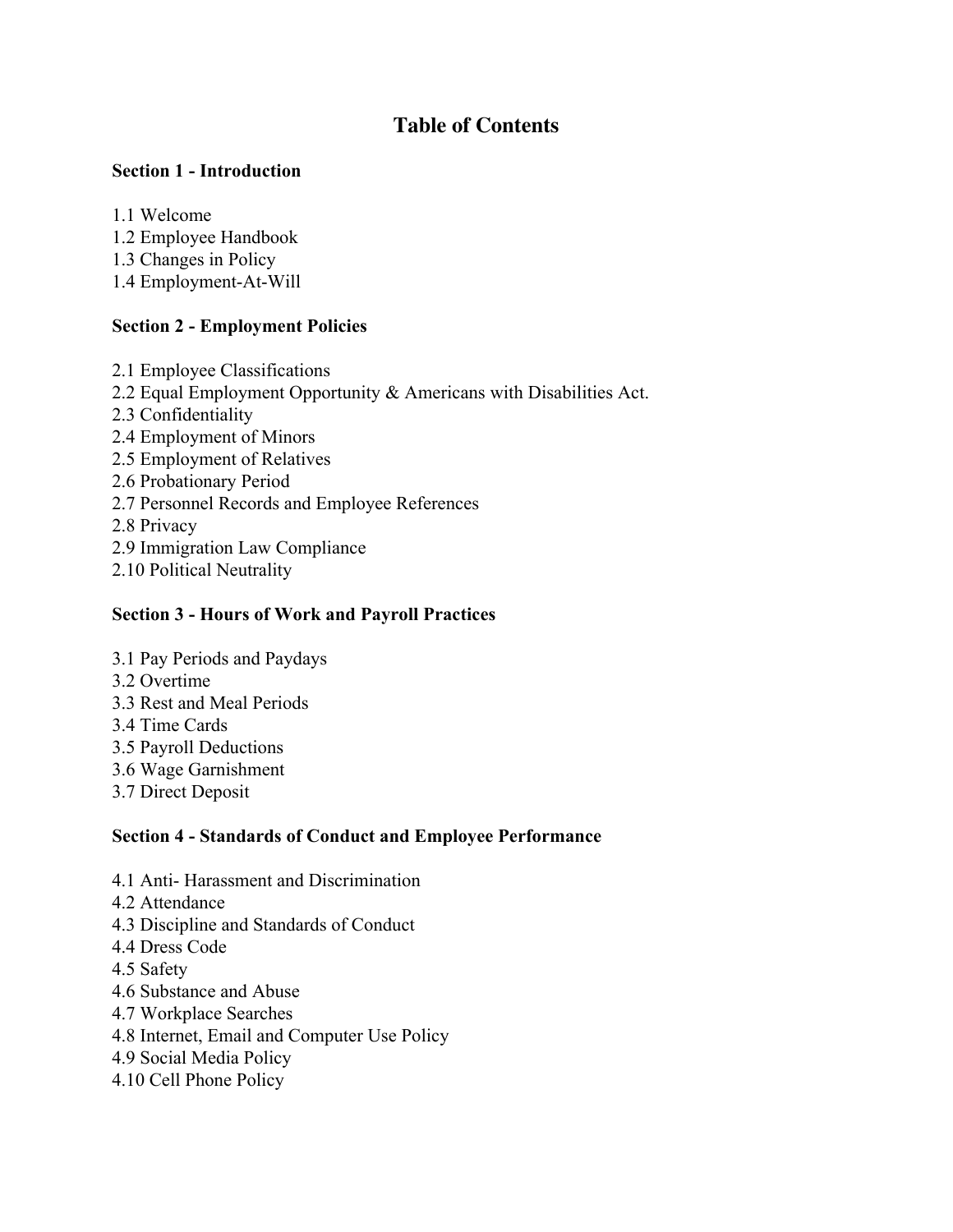### **Section 5 - Employee Benefits and Services**

5.1 Generally 5.2 Worker's Compensation 5.3 Social Security Benefits (FICA) 5.4 Unemployment Insurance

### **Section 6 - Employee Leaves of Absence and Time Off**

6.1 Generally 6.2 Paid Time Off Days 6.3 Holidays 6.4 Family and Medical Leave 6.5 Workers' Compensation Leave 6.6 Jury Duty 6.7 Voting Time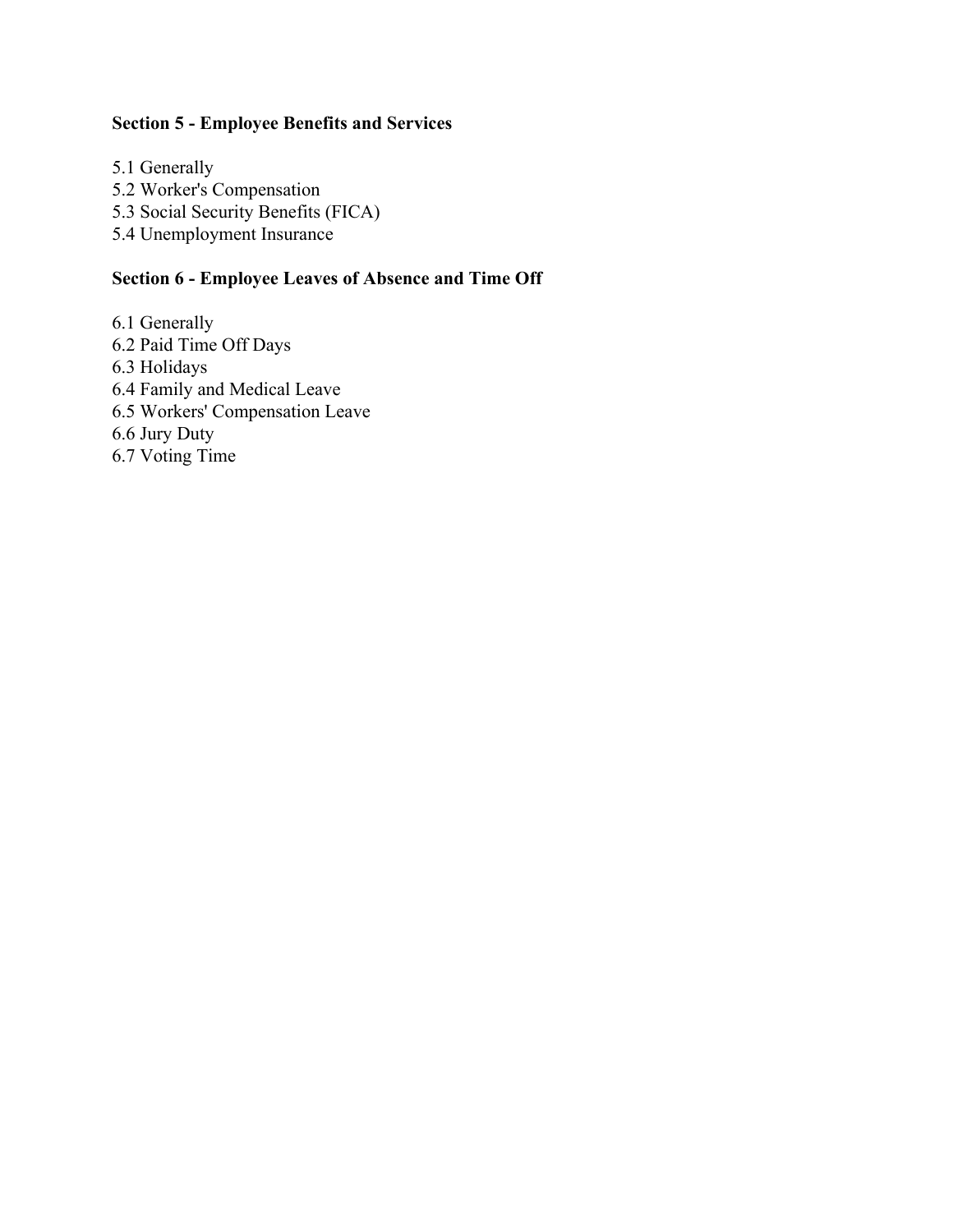# **Section 1 Introduction**

#### **1.1 Welcome to The JAAW™ Group**

Dear [employee name], Congratulations, and welcome to our team. You were our final choice of [number of applicants for the position] applicants. We chose you because [name specific skills/abilities/attributes that the candidate possesses]. We're looking forward to seeing you on [day they're supposed to start] at [time they're supposed to start] for your [orientation/training/first day of work]. When you arrive, ask for [employee heading up orientation/training/supervising] who will be [leading your orientation/training/supervising you today]. Be sure to bring [list anything they should bring, a lunch, special equipment, pen and paper, etc.]. Also you'll want to wear [let them know how to dress, if they'll need anything special, such as comfortable shoes, clothes appropriate for the weather, clothes that can get dirty, hazmat suit, etc.]. During your first day, you can expect to [give them a general outline of what they'll be doing].

### **1.2 Employee Handbook**

This Employee Handbook ("Handbook") is designed to summarize certain personnel policies and benefits of The JAAW™ Group (the "Company"), of 7986 South Highland Drive, Cottonwood Heights, Utah adrian@thejaawgroup.com, and to acquaint employees with many of the rules concerning employment with the Company. This Handbook applies to all employees, and compliance with the Company's policies is a condition of employment. This Handbook supersedes all previous employment policies, written and oral, express and implied. The Company reserves the right to modify, rescind, delete, or add to the provisions of this Handbook from time to time in its sole and absolute discretion. This Employee Handbook is not a binding contract between the Company and its employees, nor is it intended to alter the at-will employment relationship between the Company and its employees. The Company reserves the right to interpret the policies in this Handbook and to deviate from them when, in its discretion, it determines it is appropriate.

### **1.3 Changes in Policy**

Since our business is constantly changing, the Company expressly reserves the right to revise, modify, delete, or add to any and all policies, procedures, work rules, or benefits stated in this handbook or in any other document, except for the policy of at-will employment as described below. No oral statements or representations can in any way alter the provisions of this Handbook. Nothing in this employee handbook or in any other document, including benefit plan descriptions, creates or is intended to create a promise or representation of continued employment for any employee. Any changes to your at-will employment status, described below, must be in writing and must be signed by the Company.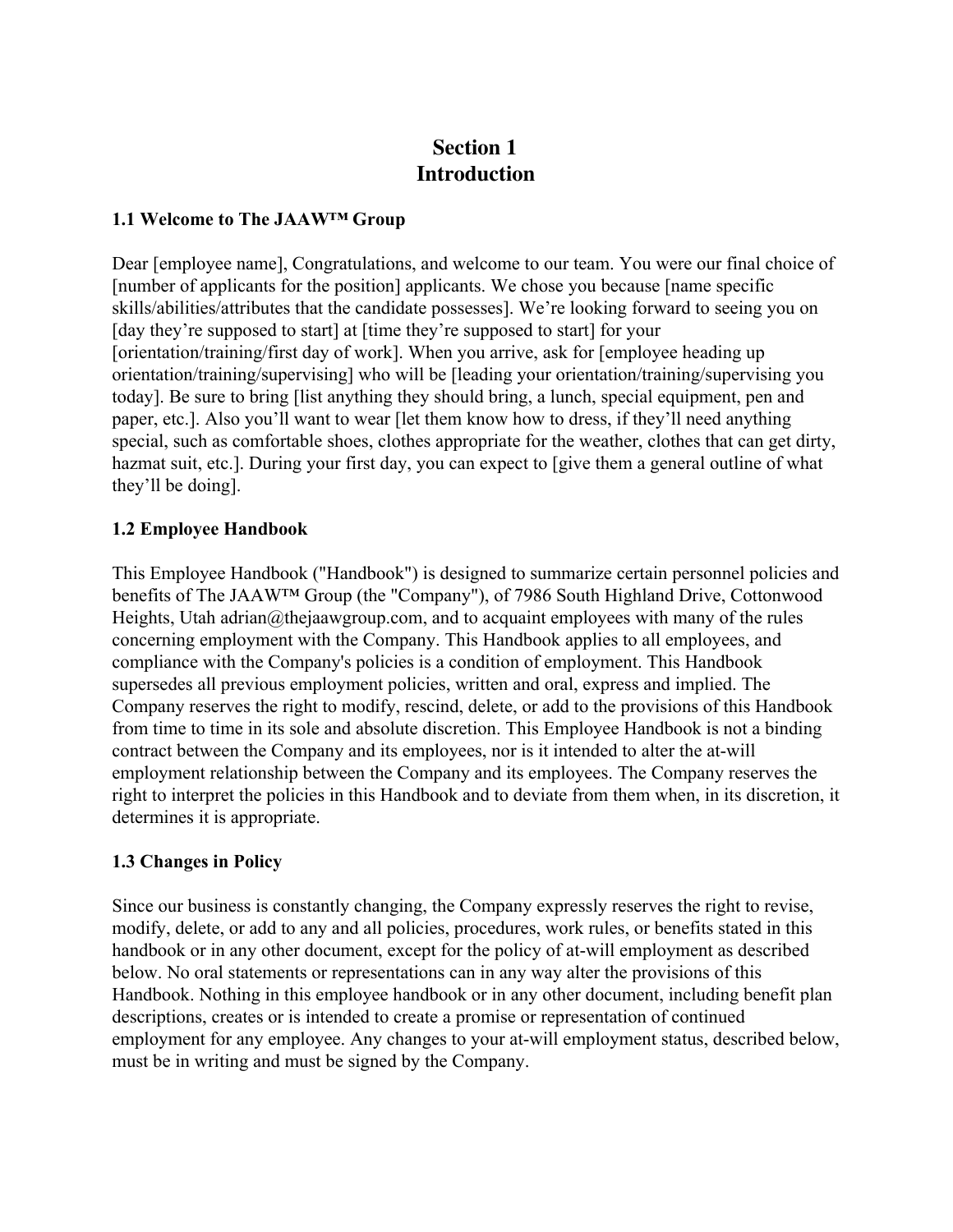If you are uncertain about any policy or procedure, please check with your manager or Human Resources.

### **1.4 Employment-At-Will**

Employment with the Company is on an at-will basis, unless otherwise specified in a written employment agreement. You are free to resign at any time, for any reason, with or without notice. Similarly, the Company is free to conclude the employment relationship at any time for any lawful reason, with or without cause, and with or without notice.

Nothing in this Handbook will limit the right of either party to terminate an at-will employment. No section of this Handbook is meant to be construed, nor should be construed, as establishing anything other than an employment-at-will relationship. This Handbook does not limit management's discretion to make personnel decisions such as reassignment, change of wages and benefits, demotion, etc. No person other than the CEO, President, or CFO has the authority to enter into an agreement for employment for any specified period of time or to make an agreement for employment other than at-will terms. Only the CEO, President, or CFO of the Company has the authority to make any such agreement, which is only binding if it is in writing and signed by the President of the Company.

### **Section 2 Employment Policies**

### **2.1 Employee Classifications**

The following terms are used to describe employees and their employment status:

**Exempt Employees -** Employees whose positions meet specific tests established by the Federal Labor Standards Act ("FLSA") and Utah state law. In general, exempt employees are those engaged in executive, managerial, high-level administrative and professional jobs who are paid a fixed salary and perform certain duties. In addition, certain commissioned sales employees and highly paid computer professionals are exempt. Exempt employees are not subject to the minimum wage and overtime laws.

**Nonexempt Employees -** Employees whose positions do not meet specific tests established by the FLSA and Utah state law. All employees who are covered by the federal or state minimum wage and overtime laws are considered nonexempt. Employees working in nonexempt jobs are entitled to be paid at least the minimum wage per hour and a premium for overtime.

**Full-Time Employees -** Employees who are not temporary employees, independent contractors, or independent consultants and who are regularly scheduled to work a schedule of 40 hours per work week.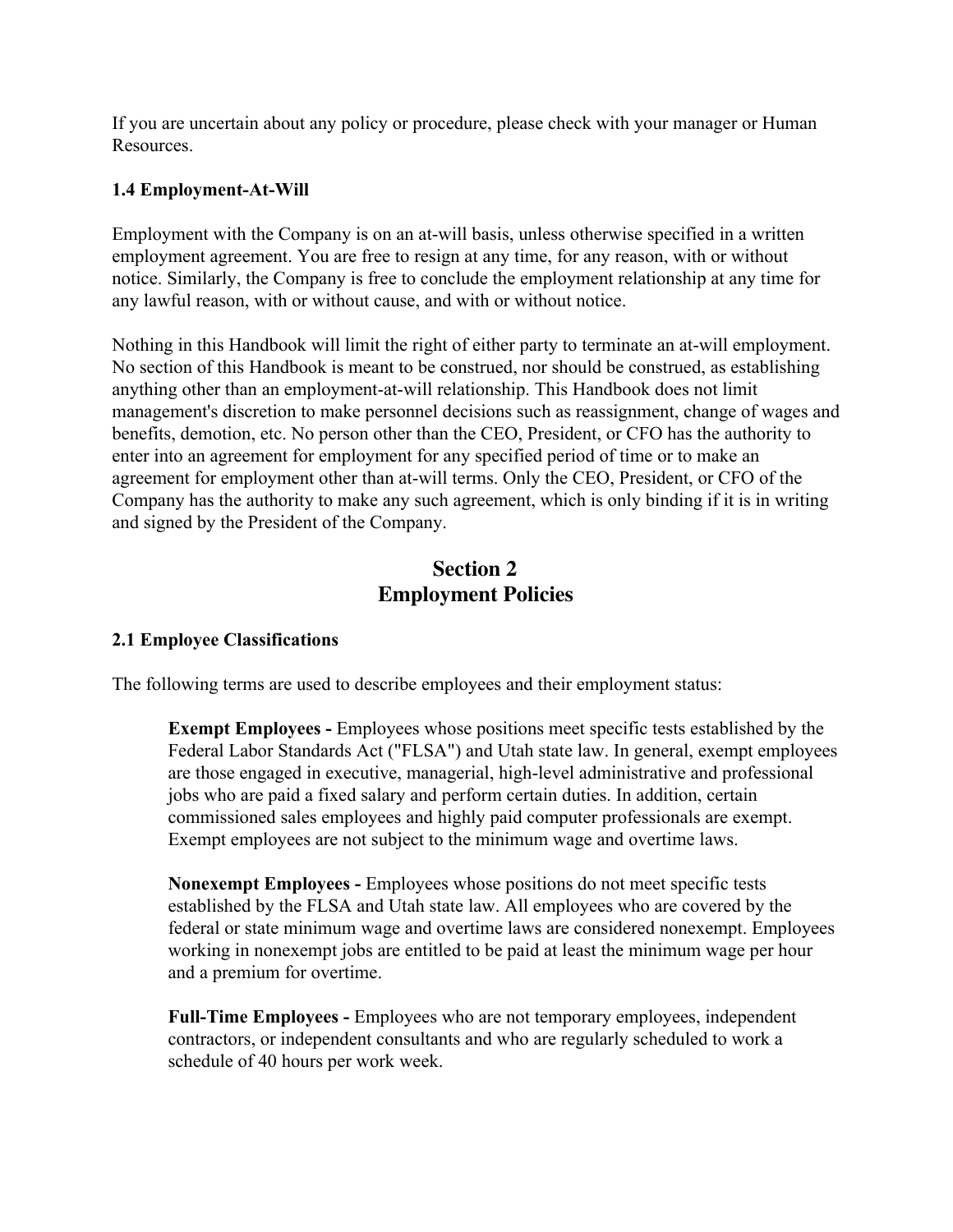**Part-Time Employees -** Employees who are not temporary employees, independent contractors, or independent consultants and who are regularly scheduled to work less than 40 hours per work week.

**Temporary Employees -** Employees who are hired as interim replacements to temporarily supplement the workforce or to assist in the completion of a specific project. Employment assignments in this category are of limited duration and the temporary employee can be let go before the end of the defined period. Short term assignments generally are periods of three (3) months or less, however, such assignments may be extended. All Temporary employees are at-will regardless of the anticipated duration of the assignment (see Employment-at-Will Policy). Temporary employees retain that status unless and until notified in writing of a change.

**Independent Contractor or Consultant -** These individuals are not employees of the Company and are self-employed. An independent contractor or consultant is engaged to perform a task according to his/her own methods and is subject to control and direction only as to the results to be accomplished. Independent contractors or consultants are not entitled to benefits.

Each employee will be advised of his or her status at the time of hire and any change in status. Regardless of the employee's status, the employee is employed at-will and the employment relationship can be terminated by the Company or the employee at any time, with or without cause and with or without notice.

### **2.2 Equal Employment Opportunity & Americans with Disabilities Act**

It is the policy of the Company to provide equal employment opportunities to all employees and employment applicants without regard to unlawful considerations of race, religion, creed, color, national origin, sex, pregnancy, sexual orientation, gender identity, age, ancestry, physical or mental disability, genetic information, marital status or any other classification protected by applicable local, state or federal laws. This policy prohibits unlawful discrimination based on the perception that anyone has any of those characteristics, or is associated with a person who has or is perceived as having any of those characteristics. This policy applies to all aspects of employment, including, but not limited to, hiring, job assignment, working conditions, compensation, promotion, benefits, scheduling, training, discipline and termination.

The Company expects all employees to support our equal employment opportunity policy, and to take all steps necessary to maintain a workplace free from unlawful discrimination and harassment and to accommodate others in line with this policy to the fullest extent required by law. For example, the Company will make reasonable accommodations for employees' observance of religious holidays and practices unless the accommodation would cause an undue hardship on the Company's operations. If you desire a religious accommodation, you are required to make the request in writing to your manager as far in advance as possible. You are expected to strive to find co-workers who can assist in the accommodation (e.g. trade shifts) and cooperate with the Company in seeking and evaluating alternatives.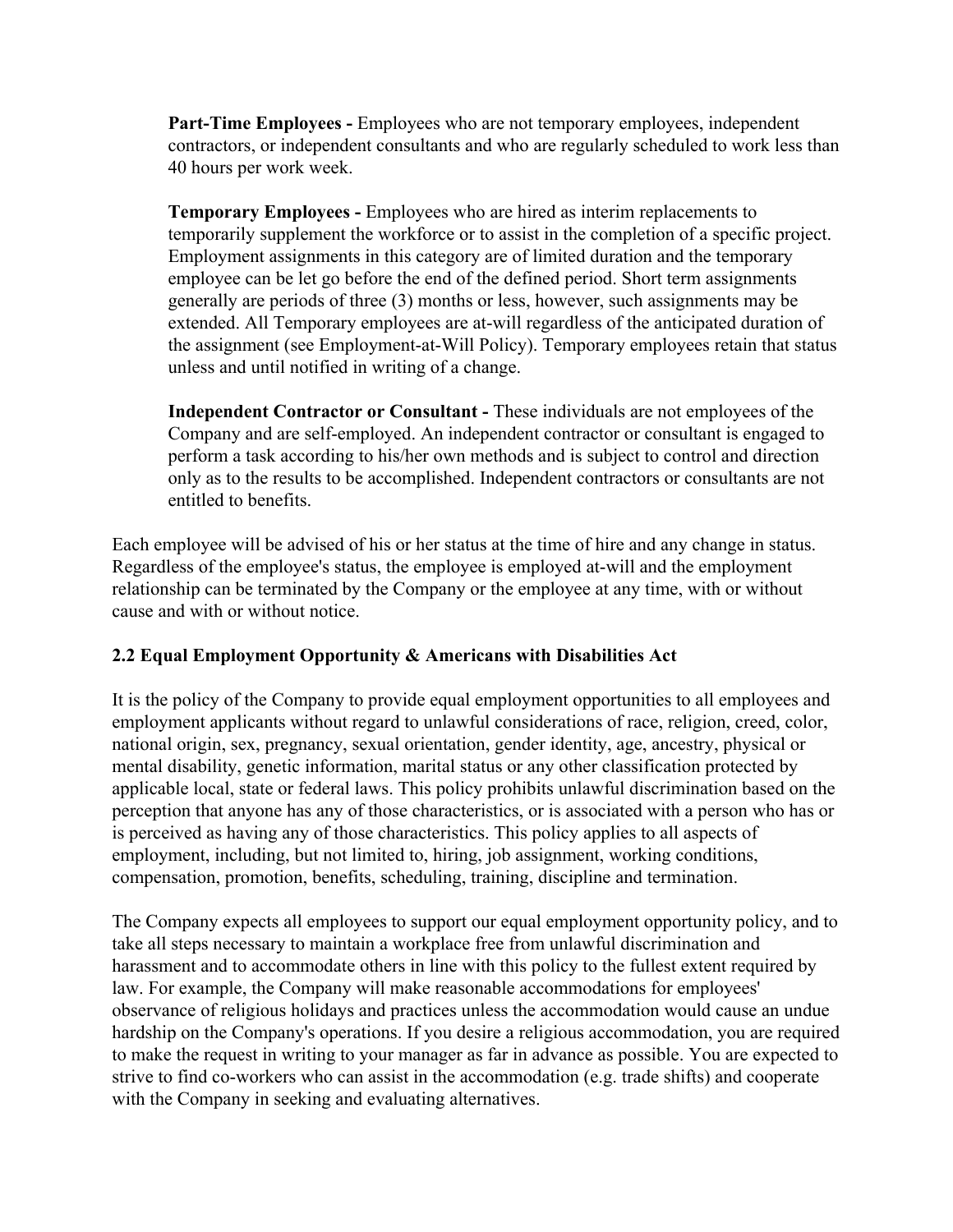Moreover, in compliance with the Americans with Disabilities Act (ADA), the Company provides reasonable accommodations to qualified individuals with disabilities to the fullest extent required by law. The Company may require medical certification of both the disability and the need for accommodation. Keep in mind that the Company can only seek to accommodate the known physical or mental limitations of an otherwise qualified individual. Therefore, it is your responsibility to come forward if you are in need of an accommodation. The Company will engage in an interactive process with the employee to identify possible accommodations, if any will help the applicant or employee perform the job.

### **2.3 Confidentiality**

In the course of employment with the Company, employees may have access to "Confidential Information" regarding the Company, which may include its business strategy, future plans, financial information, contracts, suppliers, customers, personnel information or other information that the Company considers proprietary and confidential. Maintaining the confidentiality of this information is vital to the Company's competitive position in the industry and, ultimately, to its ability to achieve financial success and stability. Employees must protect this information by safeguarding it when in use, using it only for the business of the Company and disclosing it only when authorized to do so and to those who have a legitimate business need to know about it. This duty of confidentiality applies whether the employee is on or off the Company's premises, and during and even after the end of the employee's employment with the Company. This duty of confidentiality also applies to communications transmitted by the Company's electronic communications. See also Internet, Email and Computer Use policy, herein.

As a condition of employment with the Company, all employees must sign a Non-Disclosure Agreement.

### **2.4 Employment of Minors**

The FLSA's child labor provisions, which the Company strictly adheres to, are designed to protect the educational opportunities of youth and prohibit their employment in jobs that are detrimental to their health and safety. Generally speaking, the FLSA sets the minimum age for employment (14 years for non-agricultural jobs), restricts the hours youth under the age of 16 may work, and prohibits youth under the age of 18 from being employed in hazardous occupations. In addition, the FLSA establishes subminimum wage standards for certain employees who are less than 20 years of age, full-time students, student learners, apprentices, and workers with disabilities. Employers generally must have authorization from the U.S. Department of Labor's Wage and Hour Division (WHD) in order to pay sub-minimum wage rates.

### **2.5 Employment of Relatives**

The Company recognizes that the employment of relatives in certain circumstances, such as when they will work in the same department, supervise or manage the other, or have access to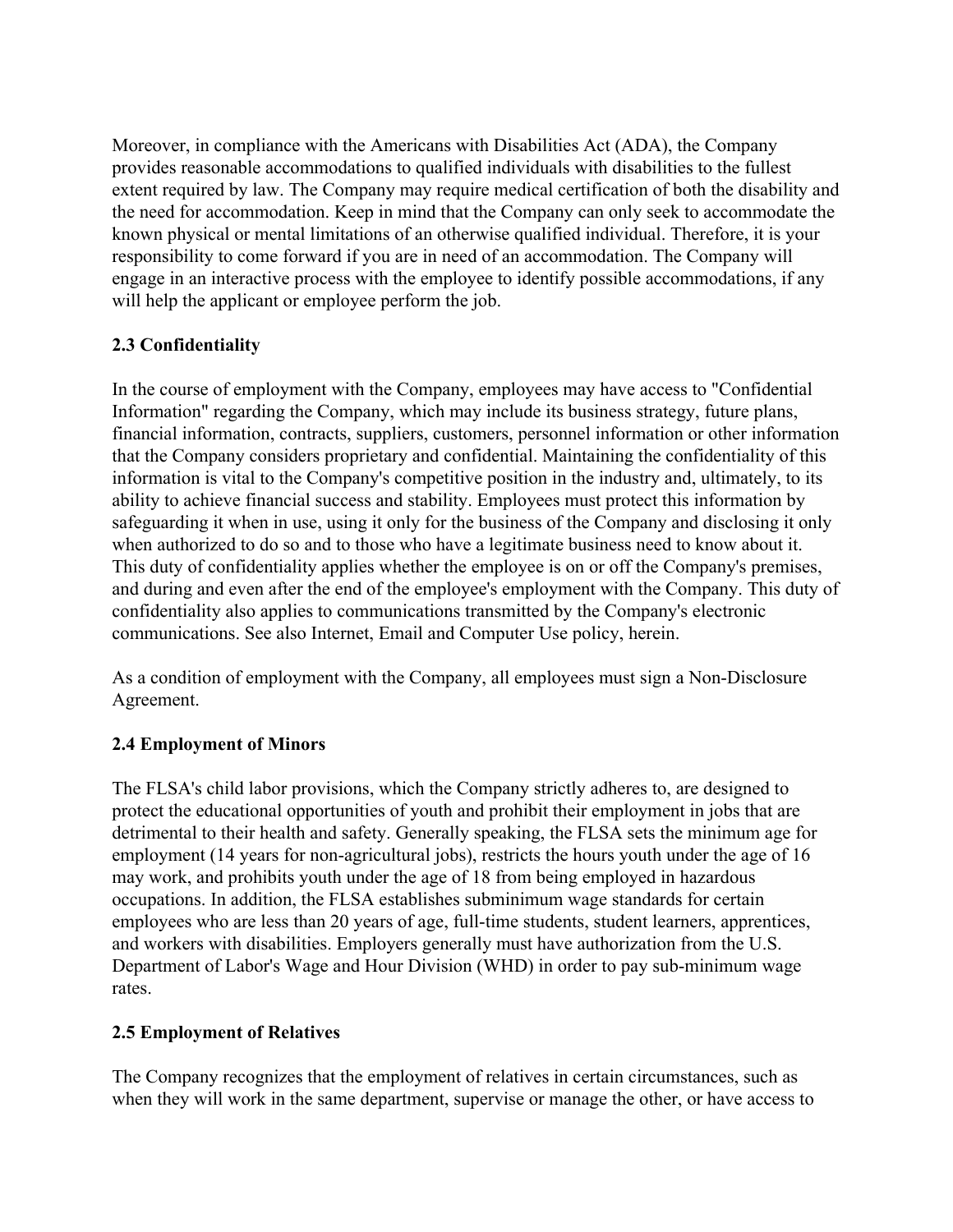confidential or sensitive information regarding the other, can cause problems related to supervision, safety, security or morale, or create conflicts of interest that materially and substantially disrupt the Company's operations. When the Company determines any of these problems will be present, it will decline to hire an individual to work in the same department as a relative. Relatives subject to this policy include: father, mother, sister, brother, current spouse or domestic partner, child (natural, foster, or adopted), current mother-in- law, current father-in-law, grandparent, or grandchild.

If present employees become relatives during employment, the Company should be notified so that we may determine whether a problem involving supervision, safety, security or morale, or a conflict of interest that would materially and substantially disrupt the Company's operations exists. If the Company determines that such a problem exists, the Company will take appropriate steps to resolve the problem, which may include reassignment of one relative (if feasible) or asking for the resignation of one of the relatives.

### **2.6 Probationary Period**

The first 180 days of employment are considered an probationary period for all newly hired employees. During this time, you will learn your new responsibilities, get acquainted with fellow employees, and determine whether you are happy with the position. Also, during this time, your manager will monitor your performance. Upon completion of the probationary period, your manager will review your performance. If the Company finds your performance satisfactory and decides to continue your employment, you will be advised of any improvements expected. This is also an opportunity for you to make suggestions to improve the Company's efficiency and operations. Completion of the probationary period does not entitle you to remain employed by the Company for any definite period of time, but instead allows both you and the Company to evaluate whether or not you are right for the position. Your status as an at-will employee does not change-the employment relationship may be terminated with or without cause and with or without advance notice, at any time by you or the Company.

### **2.7 Personnel Records and Employee References**

The Company maintains a personnel file and payroll records for each employee as required by law. Personnel files and payroll records are the property of the Company and may not be removed from Company premises without written authorization. Because personnel files and payroll records are confidential, access to the records is restricted. Generally, only those who have a legitimate reason to review information in an employee's file are allowed to do so. Disclosure of personnel information to outside sources will be limited. However, the Company will cooperate with requests from authorized law enforcement or local, state, or federal agencies conducting official investigations and as otherwise legally required.

Employees may contact a Human Resources representative to request a time to review their payroll records and/or personnel file. With reasonable advance notice, an employee may review his or her own records in the Company's offices during regular business hours and in the presence of an individual appointed by the Company to maintain the records. No copies of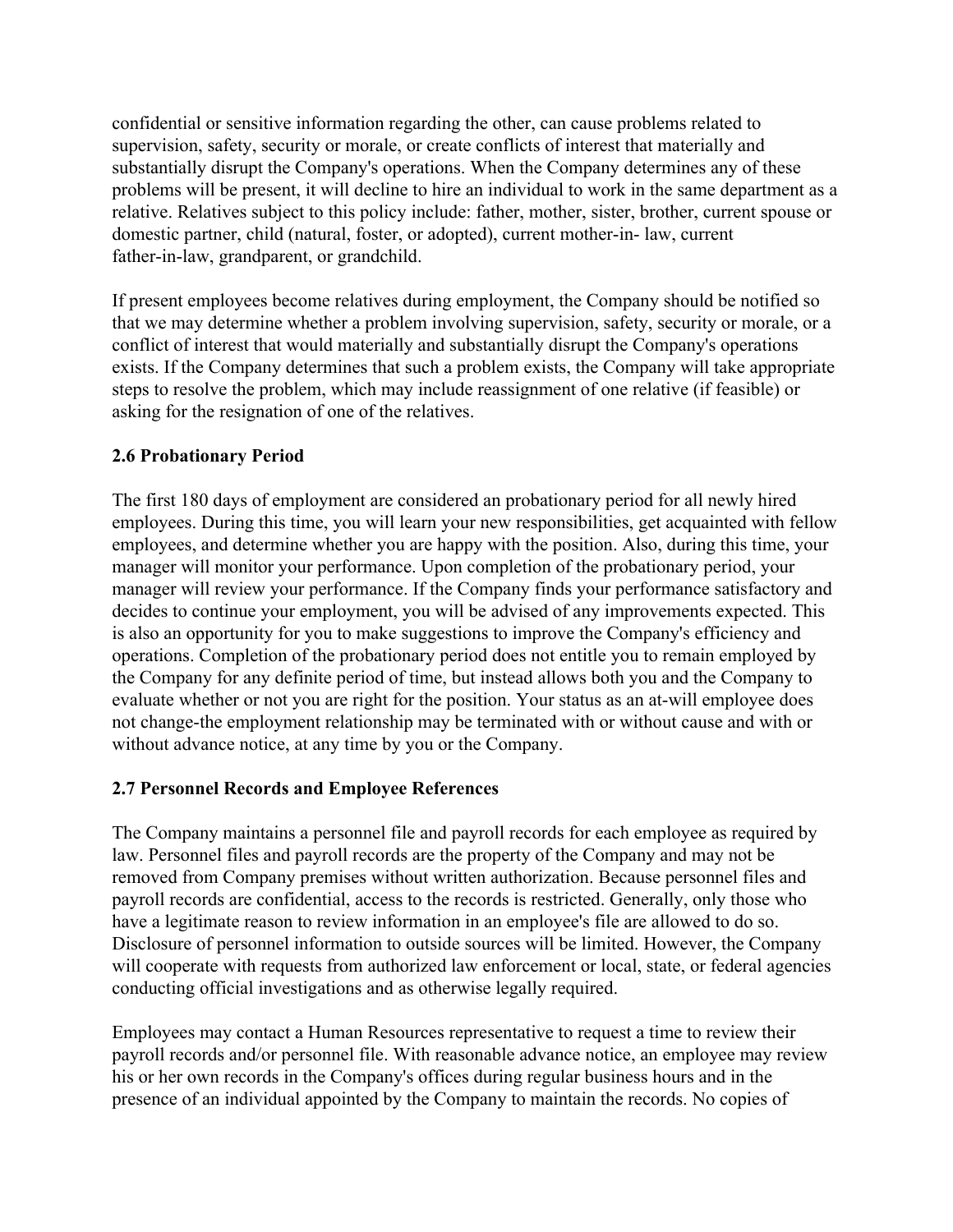documents in your file may be made, with the exception of documents that you have previously signed. You may add your comments to any disputed item in the file.

By policy, the Company will provide only the former or present employee's dates of employment and position(s) held with the Company. Compensation information may also be verified if written authorization is provided by the employee.

If a professional certification is required for any position, it is the employee's responsibility to keep the certification valid and up to date for the life of the contract, and any future contracts, as required.

### **2.8 Privacy**

The Company is respectful of employee privacy. All employee demographic and personal information will be shared only as required in the normal course of business. Healthcare enrollment information is kept in a separate folder from other human resources forms. Workers' Compensation information is not considered private healthcare information; however, this information will be released only on a need-to-know basis.

The Company does not make or receive any private healthcare information through the course of normal work. If any employee voluntarily shares private healthcare information with a member of management, this information will be kept confidential. If applicable, the Company will set up guidelines for employees and management to follow to ensure that company employees conform to the requirements of the Health Insurance Portability and Accountability Act (HIPAA).

### **2.9 Immigration Law Compliance**

In compliance with the Immigration Reform and Control Act of 1986, each new employee, as a condition of employment, must complete the Employment Eligibility Verification Form I-9 on the date of hire and present documentation establishing identity and employment eligibility within three business days of date of hire. Former employees who are rehired must also complete an I-9 form if they have not completed an I-9 form with the Company within the past three years, or if their previous I-9 form is no longer retained or valid. You may raise questions or complaints about immigration law compliance without fear of reprisal.

### **2.10 Political Neutrality**

Maintenance of individual freedom and our political institutions necessitates broad scale participation by citizens concerning the selection, nomination and election of our public office holders. The Company will not discriminate against any employee because of identification with and support of any lawful political activity. Company employees are entitled to their own personal political position. The Company will not discriminate against employees based on their lawful political activity engaged in outside of work. If you are engaging in political activity, however, you should always make it clear that your actions and opinions are your own and not necessarily those of the Company, and that you are not representing the Company.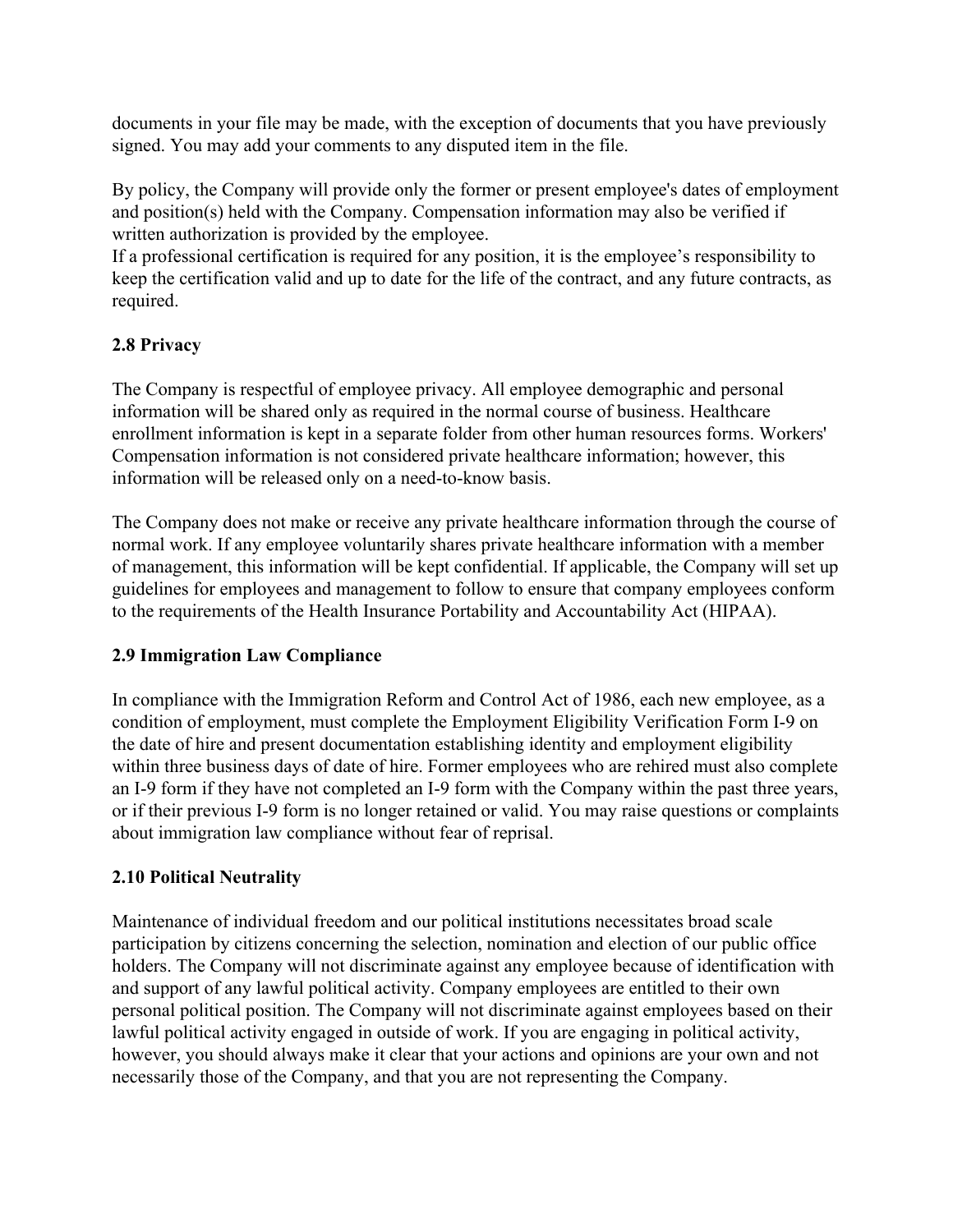## **Section 3 Hours of Work and Payroll Practices**

#### **3.1 Pay Periods and Paydays**

Employees are paid on a bi-monthly basis. All employees will be paid every other Friday. All employees are paid by check or direct deposit on the above-mentioned payday. If the regular payday falls on a weekend or Company holiday, employees will be paid on the last business day before the holiday and/or weekend.

#### **3.2 Overtime**

Nonexempt employees will be paid in accordance with federal and Utah state law.

All overtime work by non-exempt employees must be authorized in advance by their manager. Only hours actually worked will be used to calculate overtime pay.

#### **3.3 Rest and Meal Periods**

All rest and meal periods will be in accordance with Utah state law.

To the extent Utah state law does not require rest and meal breaks, nonexempt employees will be provided a 10-minute rest break for every four hour period of work. This time is counted and paid as time worked. Nonexempt employees scheduled to work more than a five hour period will be provided a 30-minute unpaid meal period.

### **3.4 Time Cards**

Nonexempt employees are required to keep an accurate and complete record of their attendance and hours worked. Time cards are official business records and may not be altered without the employee's supervisor's approval and may not be falsified in any way.

### **3.5 Payroll Deductions**

Various payroll deductions are made each payday to comply with federal and state laws pertaining to taxes and insurance. Deductions will be made for the following: Federal and State Income Tax Withholding, Social Security, Medicare, State Disability Insurance & Family Temporary Disability Insurance, and other items designated by you or required by law (including a valid court order). You can adjust your federal and state income tax withholding by completing the proper federal or state form and submitting it to Accounting or Human Resources. At the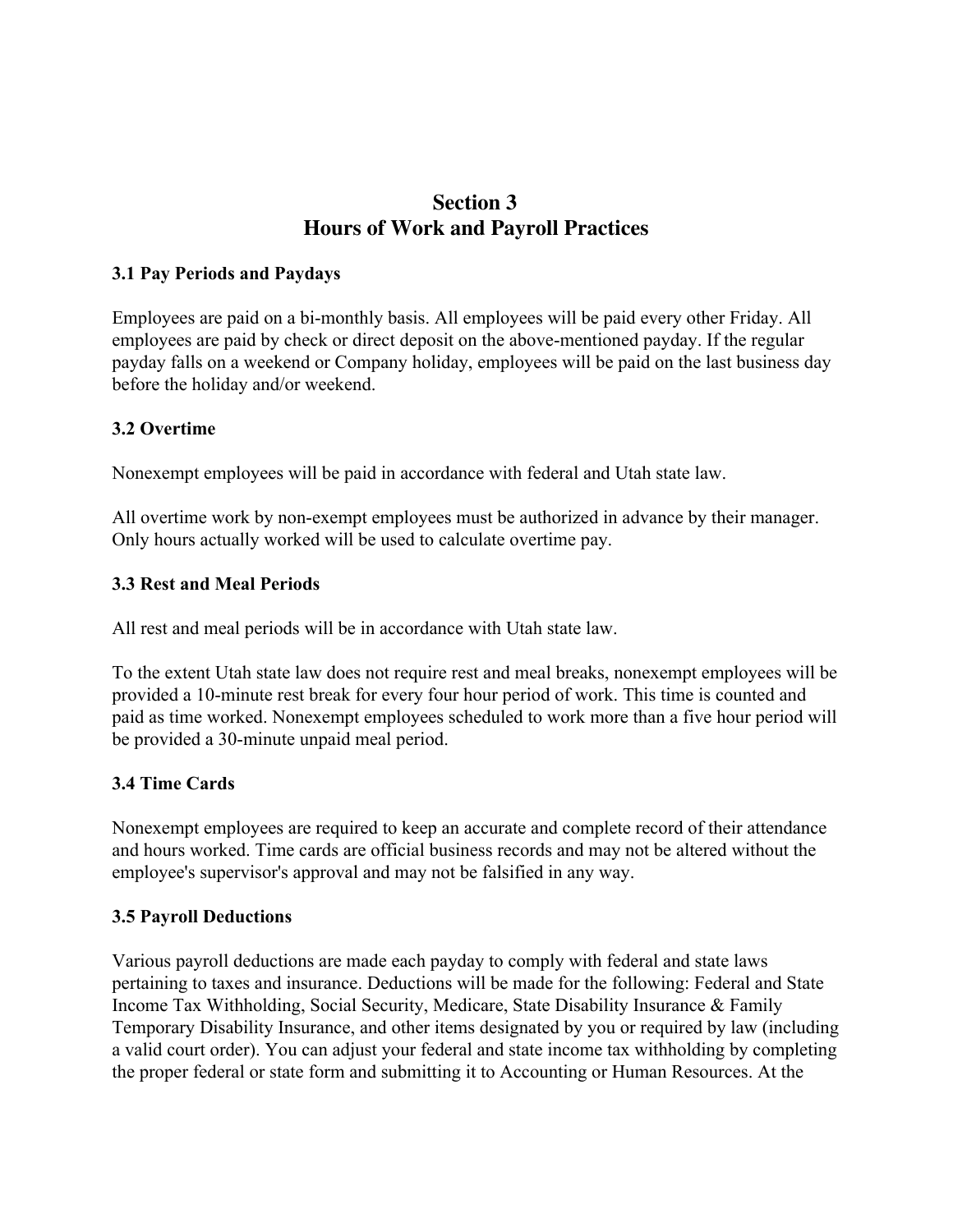start of each calendar year, you will be supplied with your Wage and Tax Statement (W-2) form for the prior year. This statement summarizes your income and deductions for the year.

### **3.6 Wage Garnishment**

A garnishment is a court order requiring an employer to remit part of an employee's wages to a third party to satisfy a just debt. Once the Company receives the legal papers ordering a garnishment, we are required by law to continue making deductions from your check until we have withheld the full amount or until we receive legal papers from the court to stop the garnishment. Even if you have already paid the debt, we still need the legal papers to stop the garnishment.

### **3.7 Direct Deposit**

All employees are encouraged, but not required, to use direct deposit and have their paychecks deposited into a bank account of an accredited participating bank or credit union.

# **Section 4 Standards of Conduct and Employee Performance**

### **4.1 Anti- Harassment and Discrimination**

The Company is committed to providing a work environment free of sexual or any form of unlawful harassment or discrimination. Harassment or unlawful discrimination against individuals on the basis of race, religion, creed, color, national origin, sex, pregnancy, sexual orientation, gender identity, age, ancestry, physical or mental disability, genetic information, marital status or any other classification protected by local, state or federal laws is illegal and prohibited by Company policy. Such conduct by or towards any employee, contract worker, customer, vendor or anyone else who does business with the Company will not be tolerated. Any employee or contract worker who violates this policy will be subject to disciplinary action, up to and including termination of his or her employment or engagement. To the extent a customer, vendor or other person with whom the Company does business engages in unlawful harassment or discrimination, the Company will take appropriate corrective action.

### **Prohibited Conduct:**

Prohibited harassment or discrimination includes any verbal, physical or visual conduct based on sex, race, age, national origin, disability or any other legally protected basis if:

 a. submission to such conduct is made either explicitly or implicitly a term or condition of an individual's employment or engagement;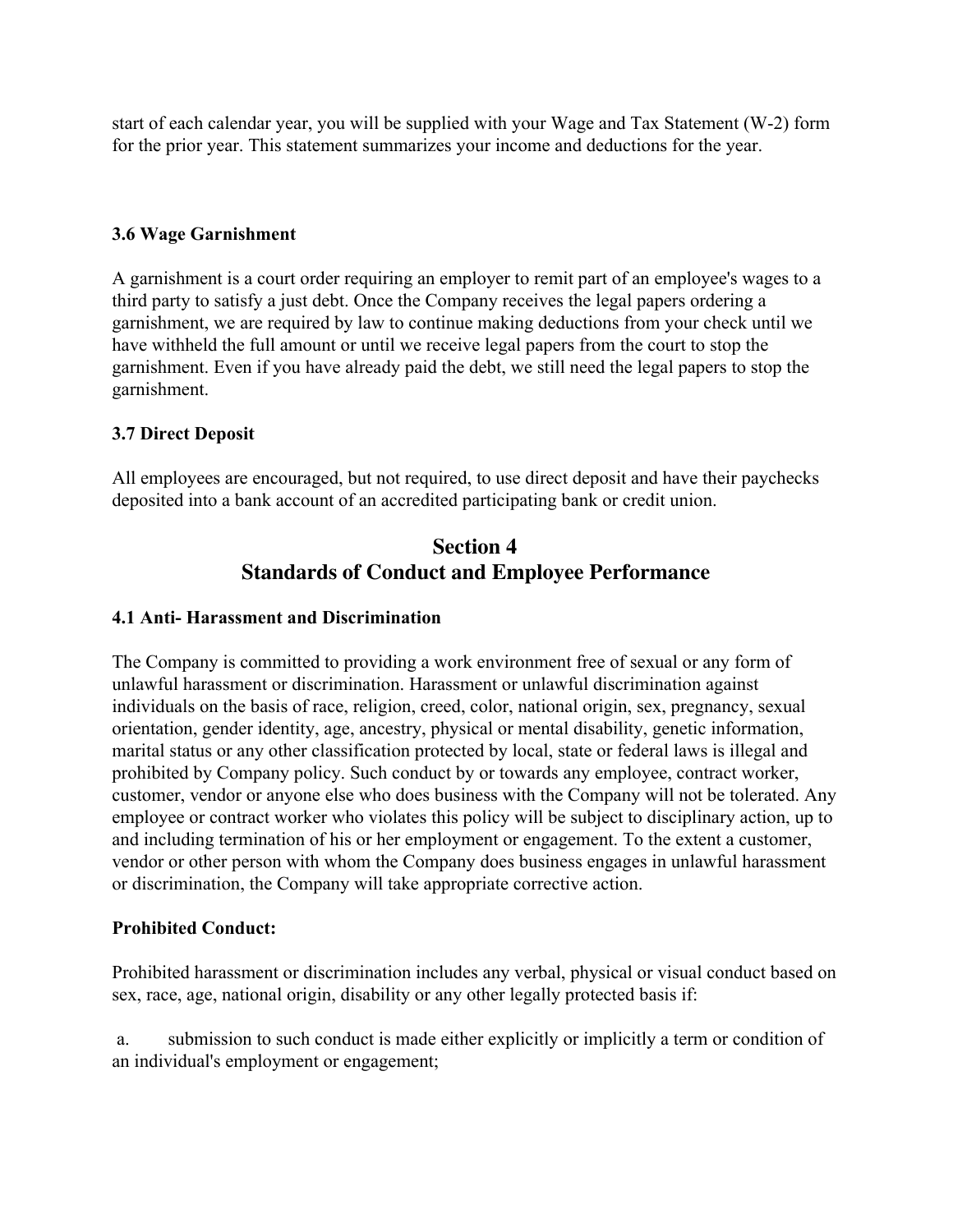b. submission to or rejection of such conduct by an individual is used as a basis for decisions concerning that individual's employment or engagement; or

c. it creates a hostile or offensive work environment.

Prohibited harassment includes (but is not limited to) unwelcome sexual advances, requests for sexual favors and lewd, vulgar or obscene remarks, jokes, posters or cartoons, and any unwelcome touching, pinching or other physical contact. Other forms of unlawful harassment or discrimination may include racial epithets, slurs and derogatory remarks, stereotypes, jokes, posters or cartoons based on race, national origin, age, disability, marital status or other legally protected categories. Prohibited harassment might also be transmitted using the Company's electronic communications system, or through other on-line conduct.

### **Complaint Procedure:**

Employees or contract workers who feel that they have been harassed or discriminated against, or who witness any harassment or discrimination by an employee, contract worker, customer, vendor or anyone else who does business with the Company, should immediately report such conduct to their supervisor or any other member of management.

Do not allow an inappropriate situation to continue by not reporting it, regardless of who is creating the situation. No employee, contract worker, customer, vendor or other person who does business with this organization is exempt from the prohibitions in this policy. In response to every complaint, the Company will conduct an investigation which may involve interviewing witnesses if warranted and, if improper conduct is found, take appropriate corrective action.

To the extent that an employee or contract worker is not satisfied with the Company's handling of a harassment or discrimination complaint, he or she may also contact the appropriate state or federal enforcement agency for legal relief.

### **4.2 Attendance**

Punctuality and regular attendance are essential to the successful operation of the Company's business. If an employee is unable to report to work (or to report to work on time) for any reason, the employee must notify his or her supervisor before his or her starting time. If an employee desires to leave work for any reason during the workday, the employee must obtain the approval of his or her supervisor prior to leaving. Excessive absenteeism or tardiness may subject the employee to disciplinary action, up to and including termination.

### **4.3 Discipline and Standards of Conduct**

As an at-will employer, the Company may impose discipline whenever it determines it is necessary or appropriate. Discipline may take various forms, including verbal counseling, written warnings, suspension, demotion, transfer, reassignment or termination. The discipline imposed will depend on the circumstances of each case; therefore, discipline will not necessarily be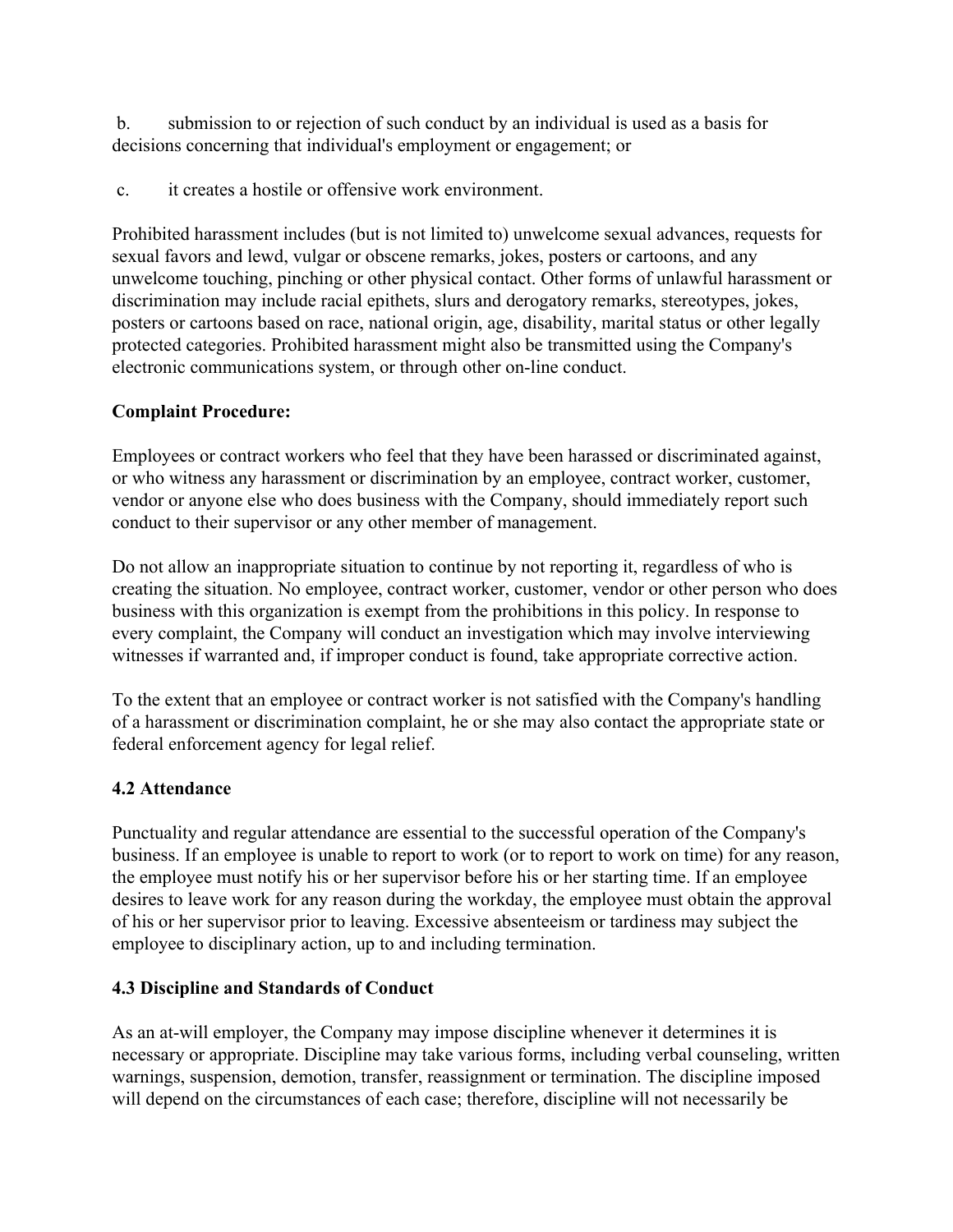imposed in any particular sequence. Moreover, at any time the Company determines it is appropriate, an employee may be terminated immediately.

Every organization must have certain standards of conduct to guide the behavior of employees. Although there is no possible way to identify every rule of conduct, the following is an illustrative list (not intended to be comprehensive or to limit the Company's right to impose discipline for any other conduct it deems inappropriate). Keep in mind that these standards of conduct apply to all employees whenever they are on Company property and/or conducting Company business (on or off Company property). Engaging in any conduct the Company deems inappropriate may result in disciplinary action, up to and including termination.

a. Dishonesty;

b. Falsification of Company records;

 c. Unauthorized use or possession of property that belongs to the Company, a coworker, or of the public;

 d. Possession or control of illegal drugs, weapons, explosives, or other dangerous or unauthorized materials;

 e. Fighting, engaging in threats of violence or violence, use of vulgar or abusive language, horseplay, practical jokes or other disorderly conduct that may endanger others or damage property;

 f. Insubordination, failure to perform assigned duties or failure to comply with the Company's health, safety or other rules;

g. Unauthorized or careless use of the Company's materials, equipment or property;

h. Unauthorized and/or excessive absenteeism or tardiness;

 i. Lack of teamwork, poor communication, unsatisfactory performance, unprofessional conduct, or conduct improper for the workplace;

j. Sexual or other illegal harassment or discrimination;

k. Unauthorized use or disclosure of the Company's confidential information;

l. Violation of any Company policy.

### **4.4 Dress Code**

What we wear to work is a reflection of the pride we have in our Company, in what we do, and in ourselves. Although dress code requirements will vary according to job responsibilities, we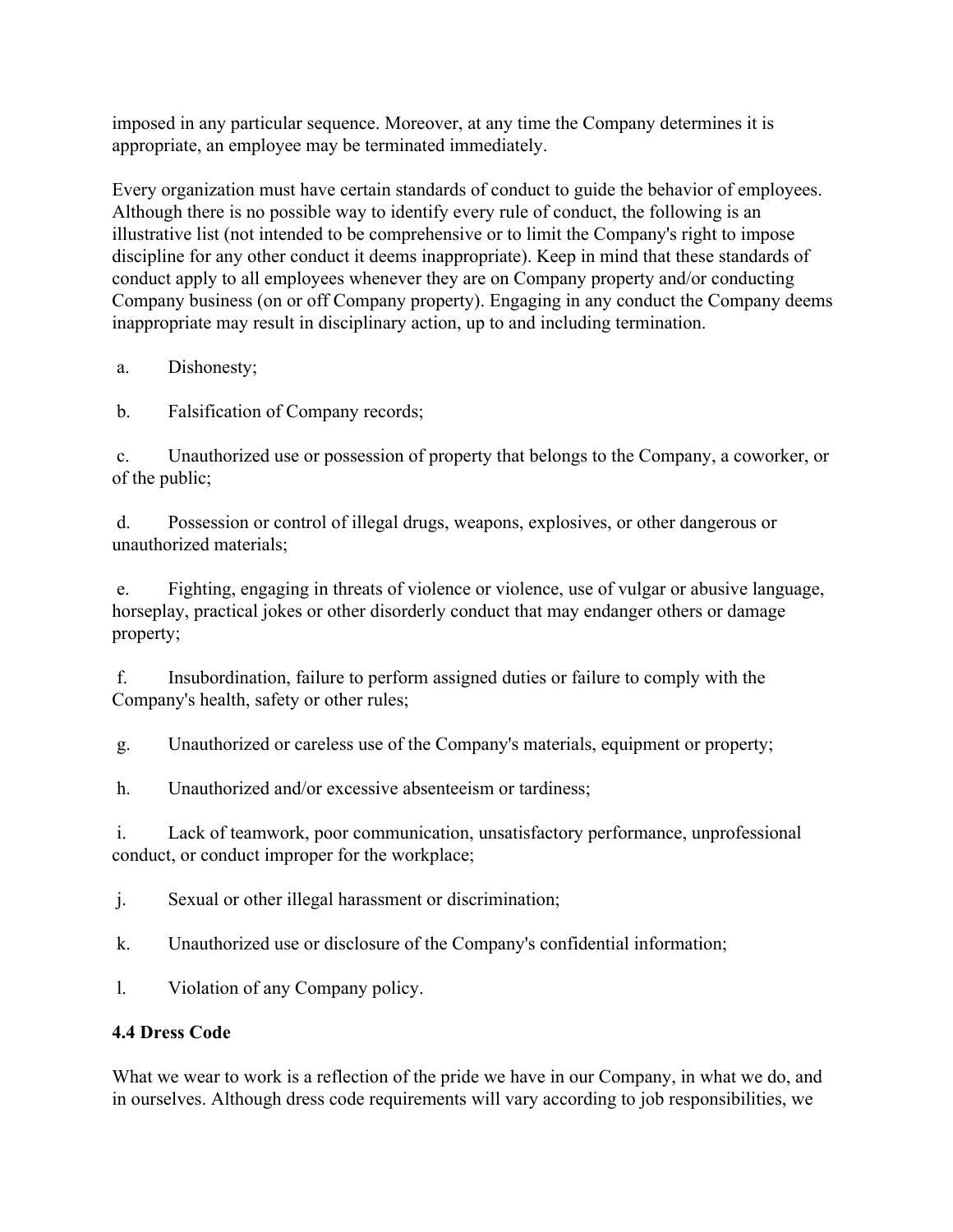ask that your appearance at all times show discretion, good taste, and appropriateness for the safe performance of your job.

### **4.5 Safety**

The Company is committed to providing a safe workplace. Accordingly, the Company emphasizes "safety first." It is the employee's responsibility to take steps to promote safety in the workplace and work in a safe manner. By remaining safety conscious, employees can protect themselves and their coworkers. Employees are expected to promptly report all unsafe working conditions, accidents and injuries, regardless of how minor so that any potential hazards can be corrected.

### **4.6 Substance and Abuse**

The Company is committed to providing its employees with a safe and productive work environment. In keeping with this commitment, it maintains a strict policy against the use of alcohol and the unlawful use of drugs in the workplace. Consequently, no employee may consume or possess alcohol, or use, possess, sell, purchase or transfer illegal drugs at any time while on the Company's premises or while using the Company vehicles or equipment, or at any location during work time.

No employee may report to work with illegal drugs (or their metabolites) or alcohol in his or her bodily system. The only exception to this rule is that employees may engage in moderate consumption of alcohol that may be served and/or consumed as part of an authorized Company social or business event. "Illegal drug" means any drug that is not legally obtainable or that is legally obtainable but has not been legally obtained. It includes prescription drugs not being used for prescribed purposes or by the person to whom it is prescribed or in prescribed amounts. It also includes any substance a person holds out to another as an illegal drug.

Any violation of this policy will result in disciplinary action, up to and including termination.

As part of our efforts to keep this environment safe and free of illegal drug use, we will conduct random and intermittent drug tests of all employees in positions where the safety or security of the employee or others is an issue.

In addition, we may ask any employee, regardless of job responsibilities, to submit to a drug test in the following circumstances:

- When we suspect that the employee is under the influence of illegal drugs
- When we suspect that the employee has been involved in the sale, purchase, use, or distribution of illegal drugs on the worksite or while performing job duties
- When the employee has been involved in a workplace accident or incident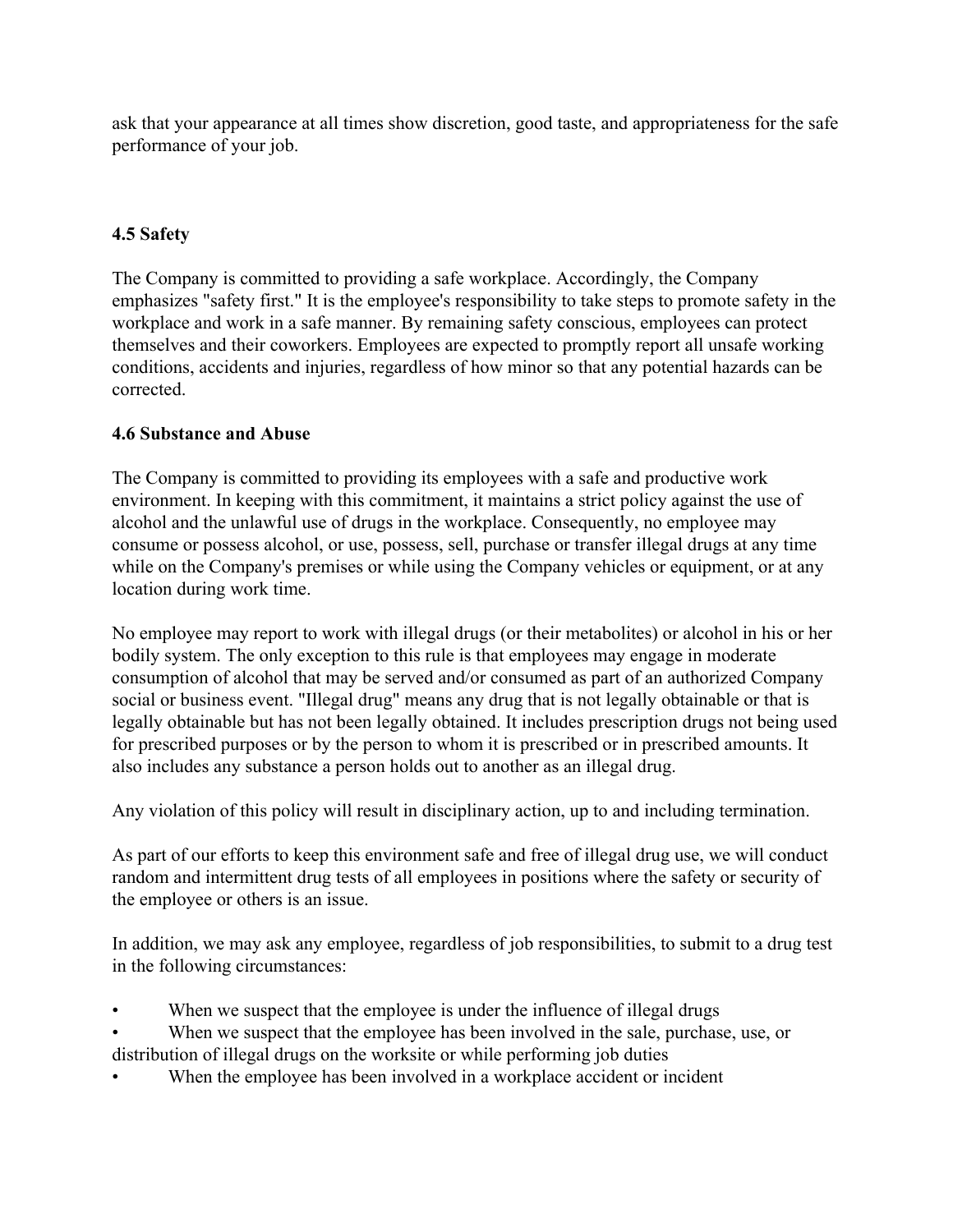- When the employee has been involved in an accident or incident offsite but while on company business, or
- When the employee has violated a safety rule

Any employee who feels he or she has developed an addiction to, dependence upon, or problem with alcohol or drugs, legal or illegal, is strongly encouraged to seek assistance before a violation of this policy occurs. Any employee who requests time off to participate in a rehabilitation program will be reasonably accommodated. However, employees may not avoid disciplinary action, up to and including termination, by entering a rehabilitation program after a violation of this policy is suspected or discovered.

### **4.7 Workplace Searches**

All offices, desks, file drawers, cabinets, lockers, Company vehicles, and other Company equipment (including but not limited to computers, e-mail and voice mail) and facilities or any area on Company premises are the property of the Company ("Company Property"), and are intended for business use. Employees should have no expectation of privacy with respect to Company property and/or items stored within Company Property or on Company premises. Inspection may be conducted at any time, without notice, at the discretion of the Company.

In addition, when the Company deems appropriate, employees may be required to submit to searches of their personal vehicles, parcels, purses, handbags, backpacks, brief cases, lunch boxes or any other possessions or articles brought on to the Company's premises.

Persons entering the premises who refuse to cooperate in an inspection conducted pursuant to this policy may not be permitted to enter the premises. All employees must cooperate in an inspection; failure to do so is insubordination and will result in disciplinary action, up to and including termination.

### **4.8 Internet, Email and Computer Use Policy**

The Company uses various forms of electronic communication including, but not limited to: computers, email, telephones, voicemail, instant message, text message, Internet, cell phones and smart phones (hereafter referred to as "electronic communications"). The electronic communications, including all software, databases, hardware, and digital files, remain the sole property of the Company and are to be used only for Company business and not for personal use.

The following rules apply to all forms of electronic communications and media that are: (1) accessed on or from Company premises; (2) accessed using the Company computer or telecommunications equipment, or via Company-paid access methods; and/or (3) used in a manner which identifies the Company. The following list is not exhaustive and the Company may implement additional rules from time to time.

 a. Electronic communication and media may not be used in any manner that would be discriminatory, harassing, or obscene, or for any other purpose that is illegal, against Company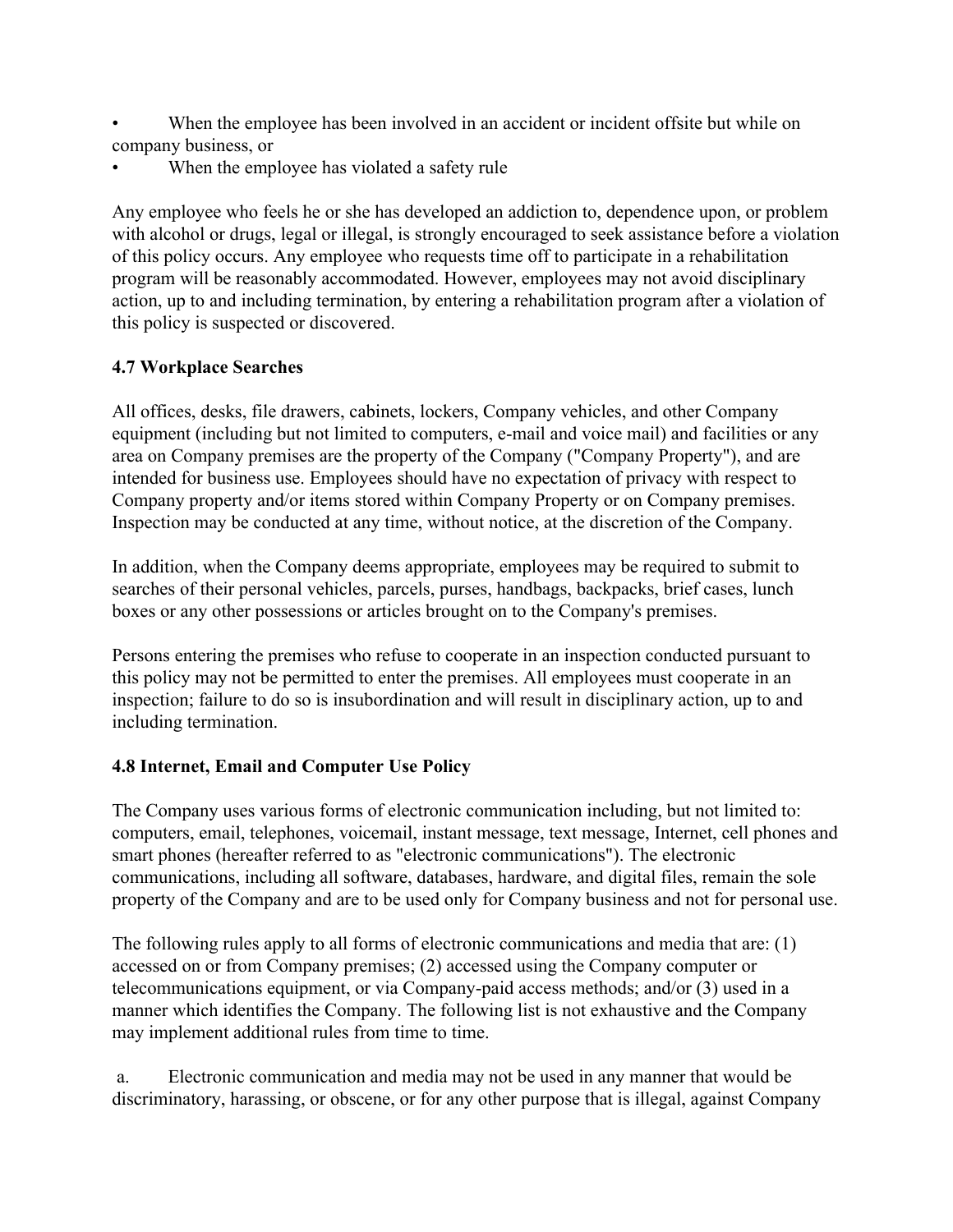policy, or not in the best interest of the Company. Employees who misuse electronic communications and engage in defamation, copyright or trademark infringement, misappropriation of trade secrets, discrimination, harassment, or related actions will be subject to discipline, up to and including termination. Employees may not install personal software on Company computer systems.

 b. Employee's own electronic media may only be used during breaks. All other company policies, including the Company's no tolerance for discrimination, harassment, or retaliation in the workplace apply.

 c. All electronic information created by any employee on Company premises or transmitted to Company property using any means of electronic communication is the property of the Company and remains the property of the Company. You should not assume that any electronic communications are private or confidential and should transmit personal sensitive information in other ways. Personal passwords may be used for purposes of security, but the use of a personal password does not affect the Company's ownership of the electronic information. The Company will override all personal passwords if necessary for any reason.

 d. The Company reserves the right to access and review electronic files, messages, internet use, blogs, "tweets", instant messages, text messages, email, voice mail, and other digital archives, and to monitor the use of electronic communications as necessary to ensure that no misuse or violation of Company policy or any law occurs. All such information may be used and/or disclosed to others, in accordance with business needs and the law. The Company reserves the right to keep a record of all passwords and codes used and/or may be able to override any such password system

 e. Employees are not permitted to access the electronic communications of other employees or third parties unless directed to do so by Company management. No employee may install or use anonymous e-mail transmission programs or encryption of e-mail communications.

 f. Employees who use devices on which information may be received and/or stored, including but not limited to cell phones, cordless phones, portable computers, fax machines, and voice mail communications are required to use these methods in strict compliance with the Confidentiality section of this Handbook. These communications tools should not be used for communicating confidential or sensitive information or any trade secrets.

 g. Access to the Internet, websites, and other types of Company-paid computer access are to be used for Company-related business only. Any information about The JAAW™ Group, its products or services, or other types of information that will appear in the electronic media about the Company must be approved before the information is placed on any electronic information resource that is accessible to others.

### **4.9 Social Media Policy**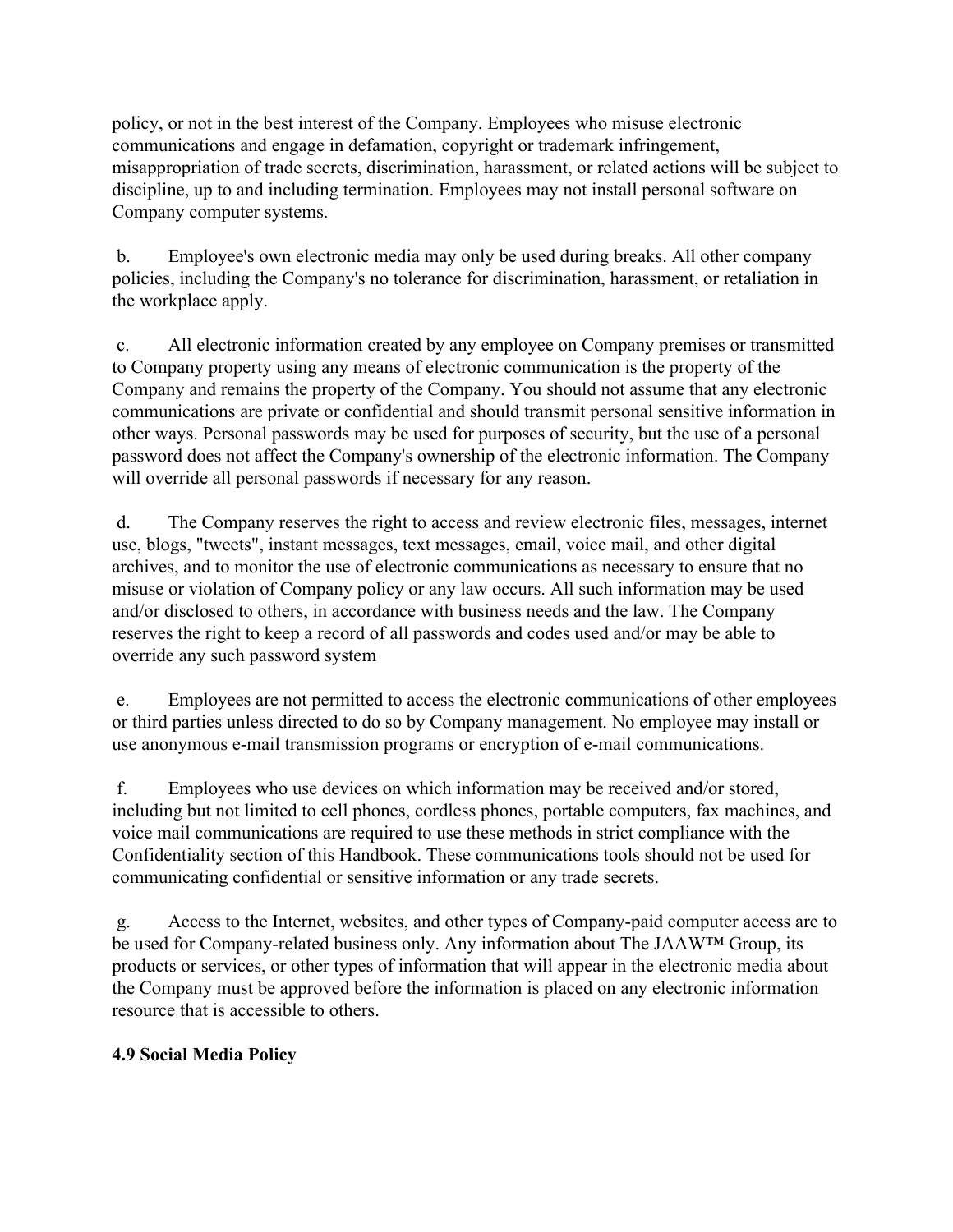The JAAW™ Group is committed to utilizing social media to enhance its profile and reputation, to listen and respond to customer opinions and feedback, and to drive revenue, loyalty and advocacy. We encourage employees to support our activities through their personal social networking channels while adhering to the guidelines outlined in this section.

For the purpose of this section, social media and networking refers to the use of web-based and mobile applications for social interaction and the exchange of user-generated content. Social media channels can include, but are not limited to: Facebook, Twitter, LinkedIn, YouTube, blogs, review sites, forums, online communities and any similar online platforms.

Employees are expected to conduct themselves in a professional manner and to respect the views and opinions of others. The Company and its employees are committed to conducting ourselves in accordance with best industry practices in social networking, to being responsible citizens and community members, to listening and responding to feedback, and to communicating in a courteous and professional manner. Behavior and content that may be deemed disrespectful, dishonest, offensive, harassing or damaging to the company's interests or reputation are not permitted. The use of social media channels on company time for personal purposes is not allowed.

Any social media contacts, including "followers" or "friends," that are acquired through accounts (including but not limited to email addresses, blogs, Twitter, Facebook, YouTube, LinkedIn, or other social media networks) created on behalf of the Company will be the property of the Company.

Employees must not disclose private or confidential information about the Company, its employees, clients, suppliers or customers on social networks. Employees must respect trademarks, copyrights, intellectual property and proprietary information. No third-party content should be published without prior permission from the owner.

The Company maintains the right to monitor company-related employee activity in social networks. Violation of policy guidelines is grounds for discipline, up to and including termination.

### **4.10 Cell Phone Policy**

The use of personal cell phones at work is discouraged because it can interfere with work and be disruptive to others. Therefore, employees who bring personal cell phones to work are required to keep the ringer shut off or placed on vibrate mode when they are in the office, and to keep cell phone use confined to breaks and meal periods. Conversations should be had away from areas where other employees are working. When cell phone use interferes with the satisfactory performance of an employee's duties or disturbs others, the privilege of using a personal cell phone at work may be taken away and other disciplinary action, up to and including termination, may be imposed.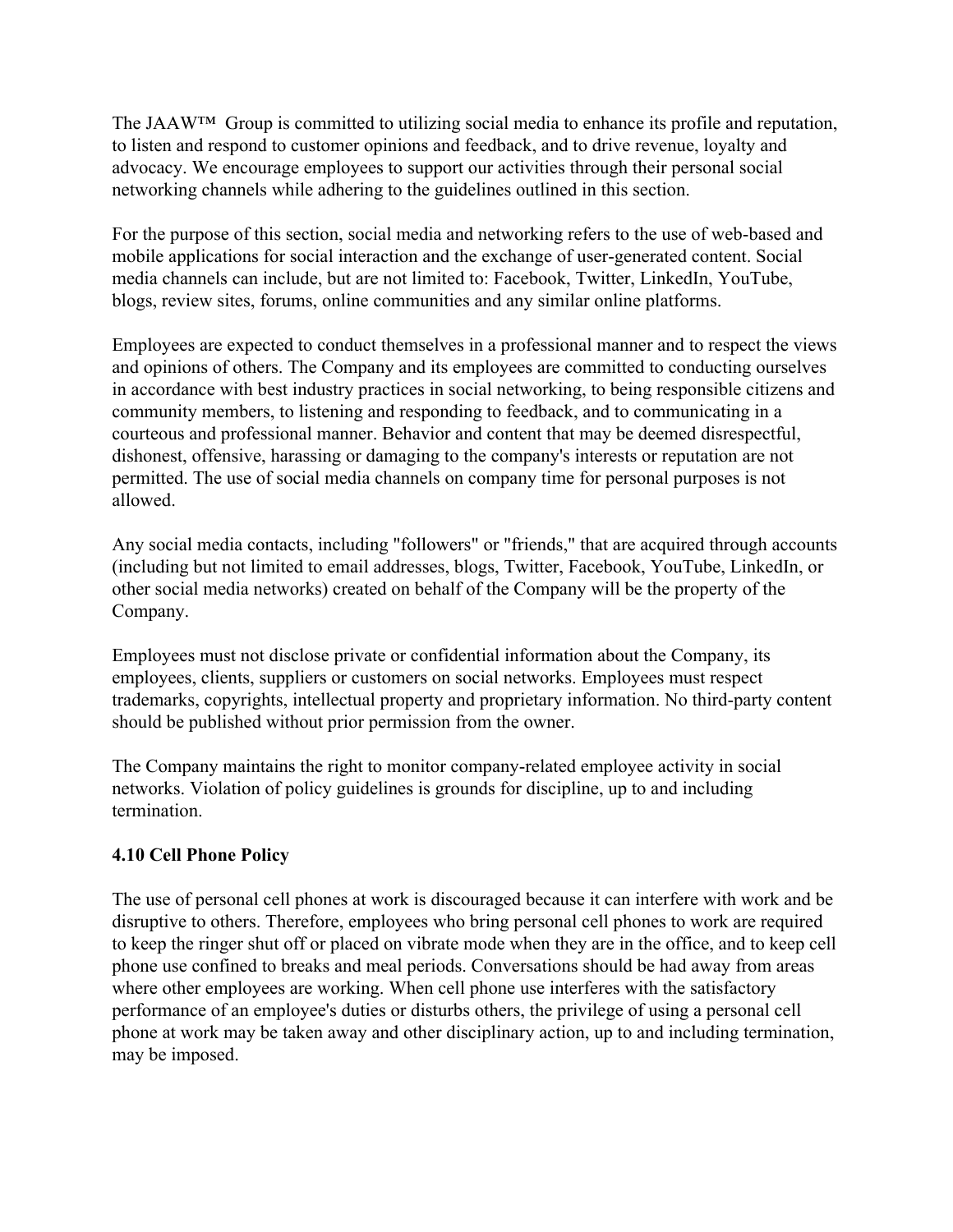The Company may provide cell phone allowances to employees in certain positions in an effort to improve efficiency and effectiveness. When cell phones are used for Company business, employees must comply with all Company policies governing conduct, including our policies prohibiting discrimination, harassment, and violence in the workplace. When using the cell phone in a public place, please remember to maintain the confidentiality of any private or confidential business information. As a courtesy to others, please shut cell phones off or place on vibrate mode during meetings.

### **Section 5 Employee Benefits and Services**

### **5.1 General**

Aside from those benefits required by state and federal regulations, The JAAW $\hat{a}, \hat{c}$  A Group also offers additional benefits for its full-time employees. From time to time, benefits may be added or deleted from the benefits package. The Company reserves the right to make such changes.

This Handbook does not contain the complete terms and/or conditions of any of the Company's current benefit plans. It is intended only to provide general explanations. For information regarding employee benefits and services, employees should contact Human Resources.

### **5.2 Workers' Compensation**

All states have Workers' Compensation laws whose purpose is to promote the general welfare of people by providing compensation for accidental injuries or death suffered in the course of employment. These laws are designed to provide protection to workers suffering occupational disabilities through accidents arising out of, and in the course of employment. The JAAW™ Group carries Workers' Compensation Insurance for all employees and pays the entire cost of the insurance program. An employee who suffers an injury or illness in connection with the job is usually eligible to receive payment through the insurance company for lost wages. In addition to disability payments, necessary hospital, medical and surgical expenses are covered under Workers' Compensation, with payments being made directly to the hospital or physician. Workers' Compensation benefits to injured workers also include assistance to help qualified injured employees return to suitable employment.

### **5.3 Social Security Benefits (FICA)**

During your employment, you and the Company both contribute funds to the Federal government to support the Social Security Program. This program is intended to provide you with retirement benefit payments and medical coverage once you reach retirement age.

### **5.4 Unemployment Insurance**

The company pays a state and federal tax to provide employees with unemployment insurance coverage in the event they become unemployed through no fault of their own or due to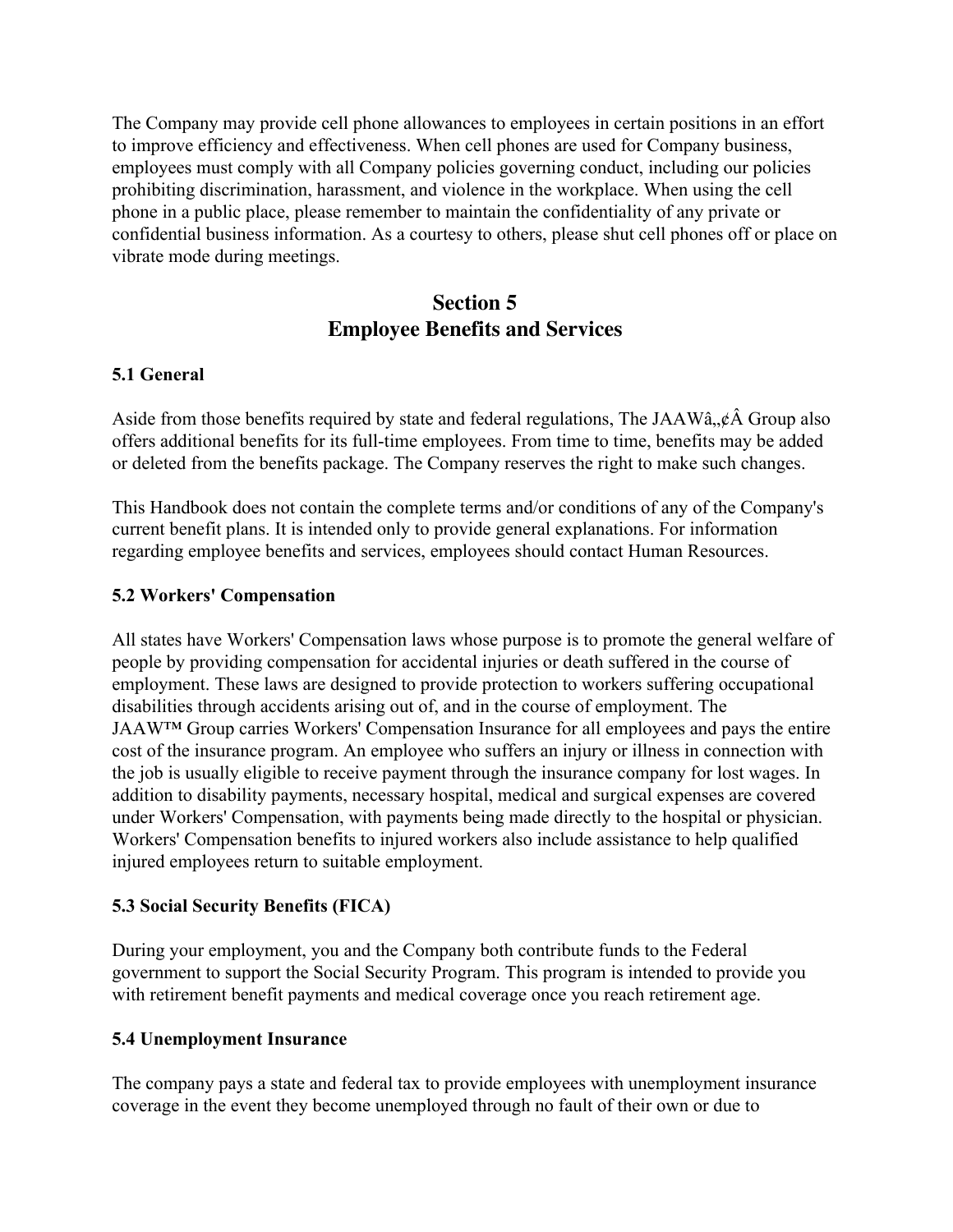circumstances described by law. This insurance is administered by applicable state agencies, who determine eligibility for benefits, the amount of benefits (if any), and duration of benefits.

# **Section 6 Employee Leaves of Absence and Time Off**

#### **6.1 General**

While regular attendance is crucial to maintain business operations, the Company recognizes that, for a variety of reasons, employees may need time off from work. The Company has available a number of types of leaves of absence. Some are governed by law and others are discretionary. For all planned leaves, however, employees must submit a request at least 14 days in advance; in case of emergencies, employees should submit the request as soon as they become aware of the need for leave. All leaves must have the approval of Company management. If, during a leave, an employee accepts another job, engages in other employment or consulting outside of the Company, or applies for unemployment insurance benefits, the employee may be considered to have voluntarily resigned from employment with the Company.

All requests for a leave of absence will be considered in light of their effect on the Company and its work requirements, as determined by Company management, which reserves the right to approve or deny such requests in its sole discretion, unless otherwise required by law. For disability-related leave requests, the Company will engage in an interactive process with the employee to determine if a leave is the most appropriate accommodation. The employee must provide a certification from his or her health care provider to the Company to support a leave for medical reasons. Failure to provide the required certification to the Company in a timely manner will result in delay or denial of leave. If an employee requires an extension of leave, the employee must request such extension and have it approved before the expiration of the currently approved leave.

While the Company will make a reasonable effort to return the employee to his or her former position or a comparable position following an approved leave of absence, there is no guarantee that the employee will be reinstated to his or her position, or any position, except as required by law.

#### **6.2 Paid Time Off Days**

Eligible employees are entitled to ten paid time off ("PTO") days per year. A PTO day for regular full-time employees will be calculated based on the employee's base pay rate times the number of hours the employee would otherwise have worked on that day. Regular part-time employees will be paid on a pro-rata basis. Employees may not accrue more than 80 hours of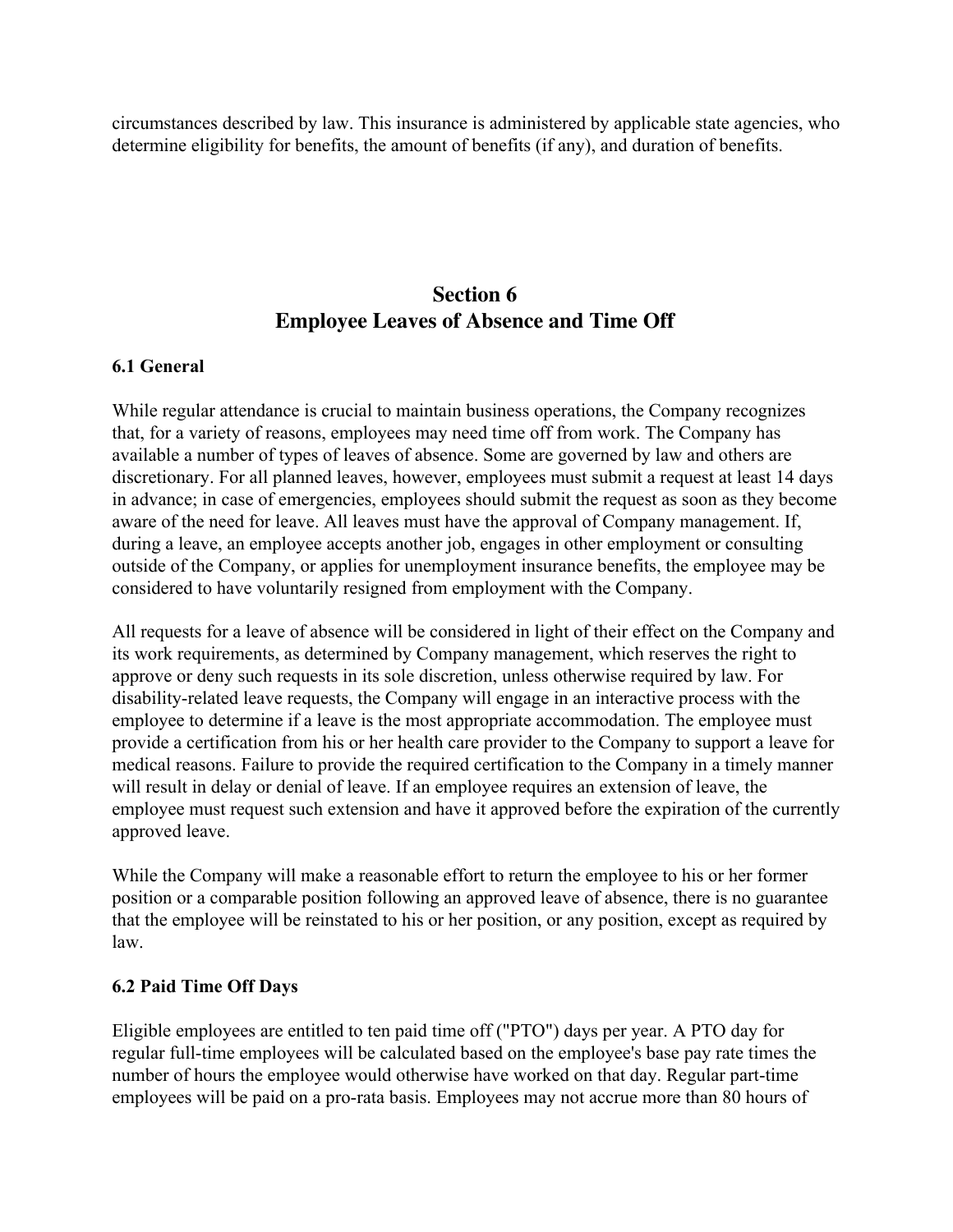time off. Once an employee's time off balance reaches this limit, an employee may accrue more time off only by taking some time off to bring the balance back below the limit. When employees eligible for paid time off days do not take the full amount of vacation time they could have taken in a year, a maximum amount of 40 PTO hours will care over to the next year.

### **6.3 Holidays**

The JAAW™ Group observes the following paid holidays:

- New Year's Day
- Martin Luther King Jr. Day
- President's Day
- Memorial Day
- Independence Day
- Labor Day
- Veteran's Day
- Thanksgiving Day
- Christmas Eve
- Christmas Day

The Company will grant paid holiday time off to all eligible employees. Holiday pay for regular full-time employees will be calculated based on the employee's base pay rate (as of the date of the holiday) times the number of hours the employee would otherwise have worked on that day. Regular part-time employees will be paid on a pro-rata basis.

If an eligible non-exempt employee works on a recognized holiday with Company approval, he or she will receive holiday pay plus wages at his or her straight-time rate for the hours worked on the holiday.

### **6.4 Family and Medical Leave**

Because of the Company's small size, we are not required to comply with the federal Family and Medical Leave Act ("FMLA"). However, we recognize that our employees may occasionally need to take unpaid leave to care for a new child, to care for a seriously ill family member, to handle an employee's own medical issues, or to handle issues relating to a family member's military service, possibly including caring for a family member who is injured while serving in the military.

If you anticipate that you might need time off to deal with family and medical issues, please speak with your supervisor. We will seriously consider every request on a case-by-case basis.

### **6.5 Workers' Compensation Leave**

Any employee who is unable to work due to a work related injury or illness and who is eligible for Workers' Compensation benefits will be provided an unpaid leave for the period required.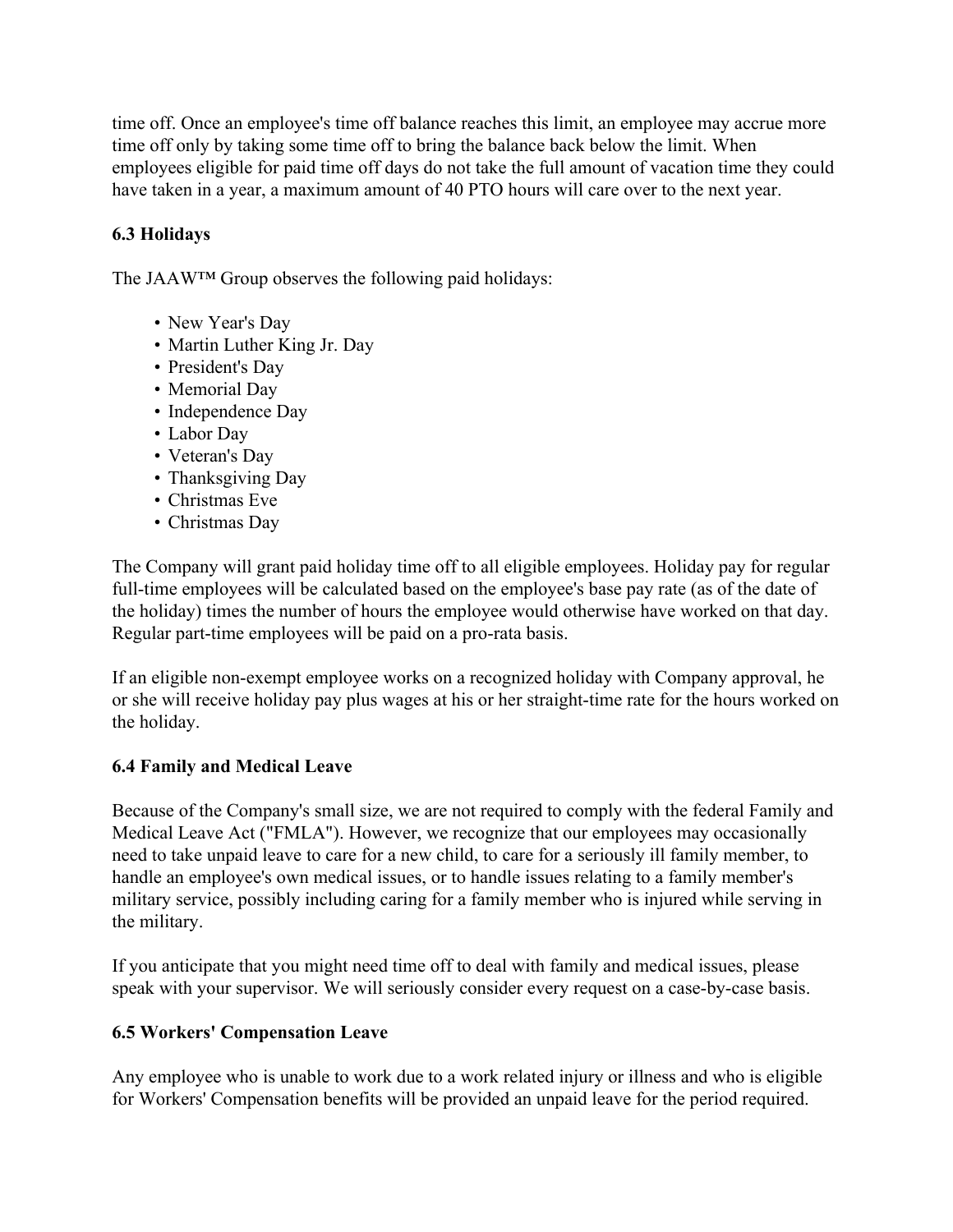The first 12 weeks will be treated concurrently as a family and medical leave under the federal Family Medical Leave Act ("FMLA") for employees eligible for FMLA leave.

### **6.6 Jury Duty**

U.S. citizens have a civic obligation to provide jury duty service when called.

By state law, employees may not be requested or required to use annual or sick leave or vacation for jury duty service.

The employee must bring in the jury duty notice as soon as it is received so that appropriate arrangements can be made to cover his or her duties. Employees are required to call in or report for work on those days or parts of days when their presence in court is not required.

### **6.7 Voting Time**

Employees who are registered voters and who lack three nonwork hours when polls are open to vote in any local, state, and national election may take off two hours at the beginning or end of their shift with pay for this purpose. Employees should provide notice before election day when time off is required.